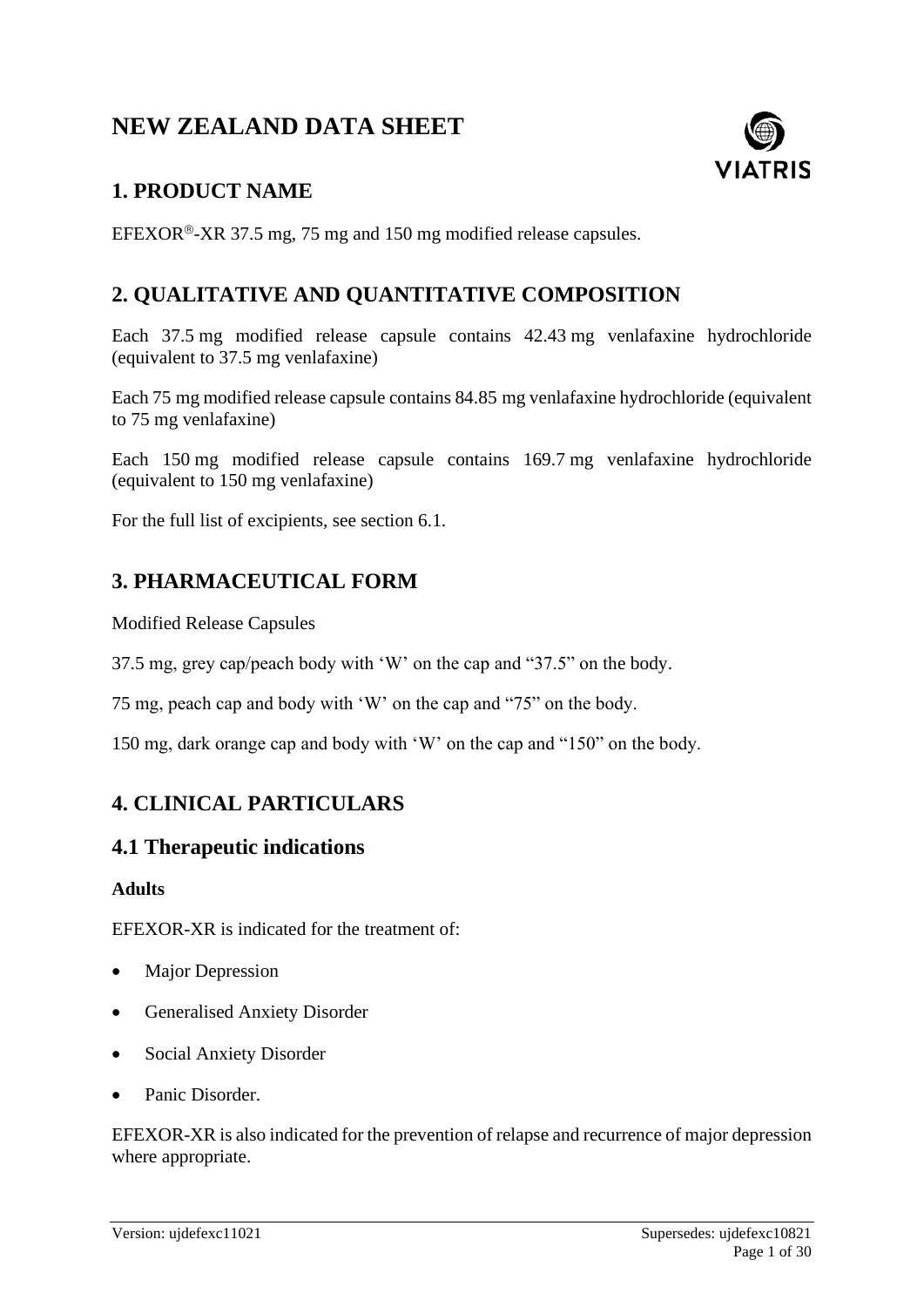# **4.2 Dose and method of administration**

### **Adults**

### *Major Depression, Generalised Anxiety Disorder and Social Anxiety Disorder*

The usual recommended dose for the treatment of major depression, generalised anxiety disorder or social anxiety disorder is 75 mg/day given once daily. After two weeks, the dose may be increased to 150 mg per day given once daily if further clinical improvement is required. If needed, this can be increased up to 375 mg given once daily. Dose increments should be made at intervals of approximately 2 weeks or more, but not less than 4 days.

Antidepressant activity with the 75 mg dose was observed after 2 weeks of treatment and anxiolytic activity was observed after one week.

It is recommended that EFEXOR-XR be taken with food, at approximately the same time every day. Each capsule must be swallowed whole with fluid. Do not divide, crush, chew or dissolve.

### *Panic Disorder*

The recommended dose is 75 mg of EFEXOR-XR once daily. Treatment should be started with a dose of 37.5 mg per day of EFEXOR-XR for the first 4 to 7 days, after which the dose should be increased to 75 mg once daily.

Patients not responding to the 75 mg/day dose may benefit from dose increases to a maximum of 225 mg/day. Dosage increases can be made in increments of 75 mg per day at intervals of approximately 2 weeks or more, but not less than 4 days.

### **Dosage Adjustment in Renal or Hepatic Impairment**

Patients with renal and/or hepatic impairment should receive lower doses of EFEXOR-XR. The total daily dose of venlafaxine should be reduced by 25% to 50% in patients with renal impairment with a glomerular filtration rate (GFR) of 10 to 70 mL/min. Haemodialysis clearances of both venlafaxine and ODV in humans are low. The total daily dose of venlafaxine should be reduced by 50% in haemodialysis patients.

Patients with mild to moderate hepatic impairment should also have their dosage reduced by 50%. Further reductions in dosage should be considered for patients with more severe degrees of hepatic impairment.

Because of individual variability in clearance in these patients, individualisation of dosage may be desirable.

### **Dosage Adjustment in the Elderly**

No adjustment in the usual dose is recommended for elderly patients solely because of their age. As with any antidepressant, however, caution should be exercised in treating the elderly. When individualising the dosage, extra care should be taken when increasing the dose.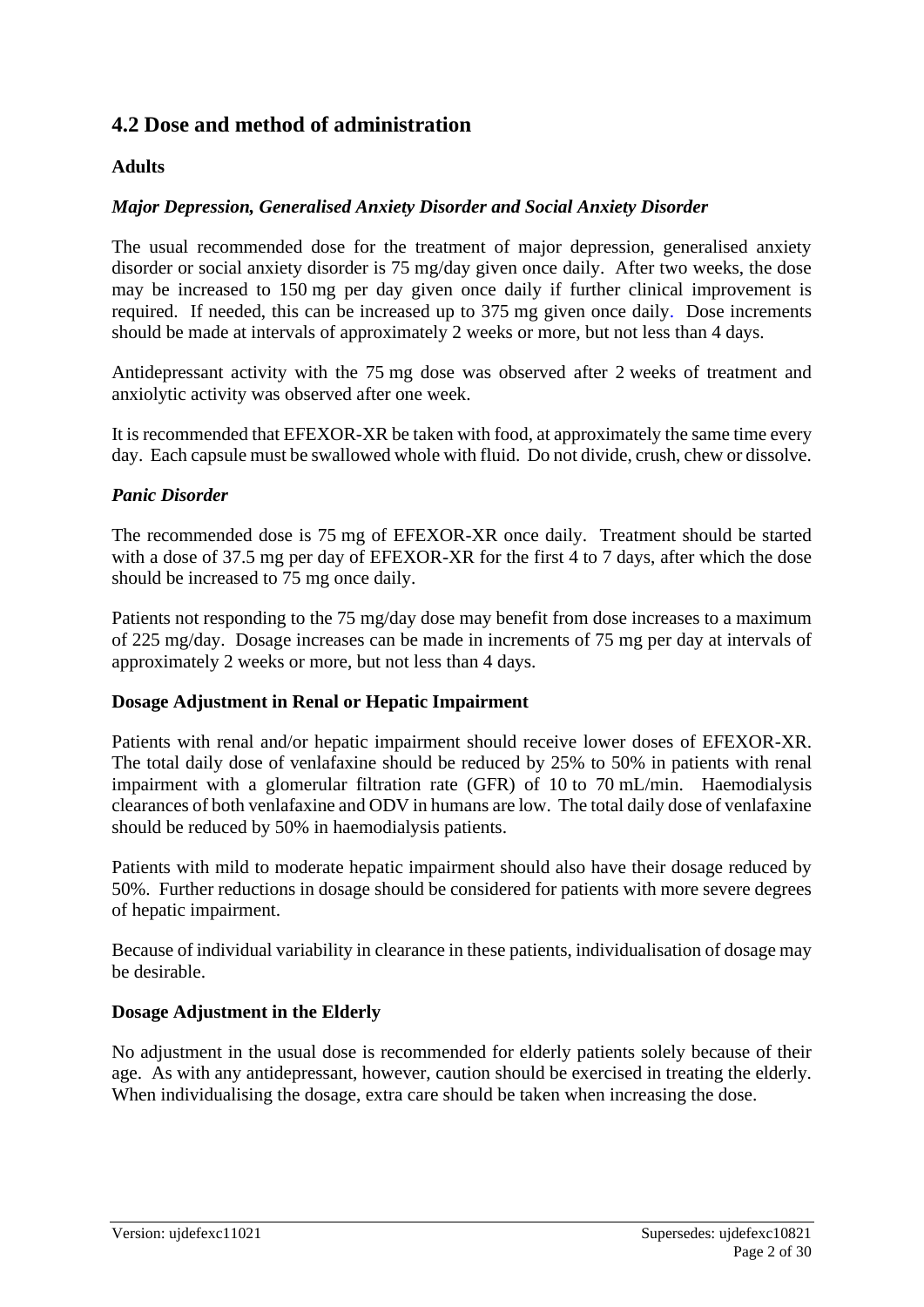### **Use in Children and Adolescents (under 18 years of age)**

Safety and efficacy have not been established in this population. Consequently, EFEXOR-XR should not be used in patients under 18 years of age (see section 4.4, Paediatric Use).

#### **Maintenance/Continuation/Extended Treatment**

The physician should periodically re-evaluate the usefulness of long-term EFEXOR-XR treatment for the individual patient. It is generally agreed that acute episodes of major depression require several months or longer of sustained pharmacological therapy. Whether the dose of antidepressant needed to induce remission is identical to the dose needed to maintain and/or sustain euthymia is unknown.

Usually, the dosage for prevention of relapse or for prevention of recurrence of a new episode is similar to that used during initial treatment. Patients should be regularly re-assessed in order to evaluate the benefit of long-term therapy.

In Social Anxiety Disorder, continuing therapeutic benefit has been established for periods of up to 6 months. The need for continuing medication in patients with Social Anxiety Disorder who improve with EFEXOR-XR treatment should be periodically assessed.

#### **Discontinuing EFEXOR-XR**

When EFEXOR-XR at a dose of 75 mg/day or greater has been administered for more than 1 week is stopped, it is recommended whenever possible that the dose be tapered gradually to minimise the risk of discontinuation symptoms. In clinical trials with EFEXOR-XR, tapering was achieved by reducing the daily dose by 75 mg at 1 week intervals. To facilitate tapering below 75 mg of EFEXOR-XR, physicians may consider prescribing the 37.5 mg capsules once daily (see also Major Depression, Generalised Anxiety Disorder and Social Anxiety Disorder above). The time period required for tapering and the amount of dose reduction may depend on the dose, duration of therapy, and the individual patient. Patients should be advised to consult their physician before abruptly discontinuing EFEXOR-XR. In some patients, discontinuation may need to occur very gradually over periods of months or longer.

# **4.3 Contraindications**

Hypersensitivity to venlafaxine or any excipients in the formulation.

### **Monoamine Oxidase Inhibitors (MAOIs)**

EFEXOR-XR should not be used in combination with monoamine oxidase inhibitors (MAOIs) or reversible MAOIs (RIMA) (e.g. moclobemide, linezolid and intravenous methylene blue), or within 14 days of discontinuing treatment with a MAOI. Similarly, at least 7 days should be allowed after stopping EFEXOR-XR before starting a MAOI. Cases of serious reactions, such as potentially life-threatening serotonin syndrome (characterised by neuromuscular excitation, altered mental status and autonomic dysfunction) have been reported in patients receiving Serotonin and Noradrenaline Reuptake Inhibitor (SNRI) in combination with MAOIs and RIMA, and in patients who have recently discontinued an SNRI and have been started on a MAOI (see also sections 4.4 and 4.5).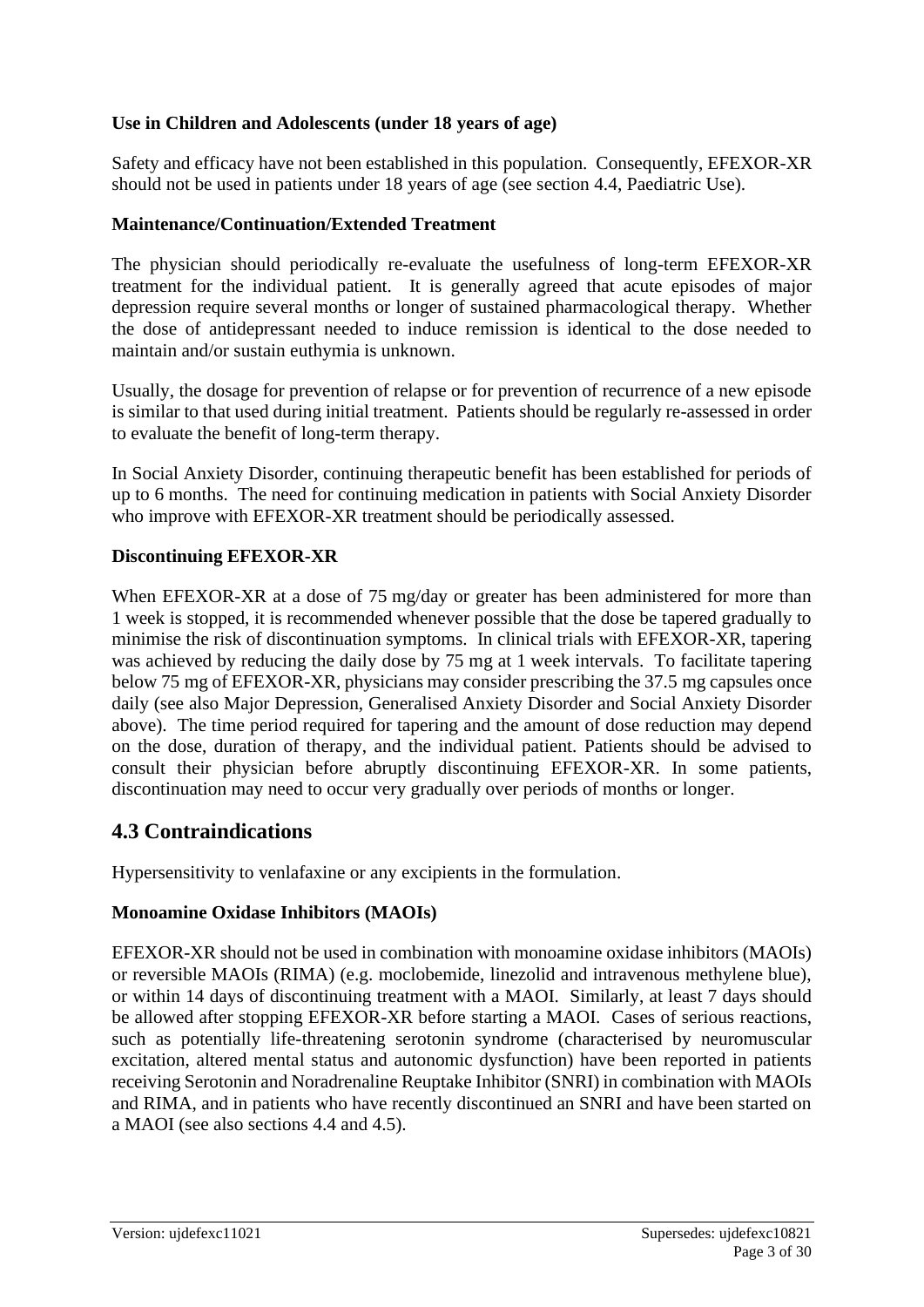# **4.4 Special warnings and precautions for use**

### **Clinical Worsening and Suicide Risk**

The risk of suicide attempt is inherent in depression and may persist until significant remission occurs. The risk must be considered in all depressed patients.

Patients with depression may experience worsening of their depressive symptoms and/or the emergence of suicidality (suicidal ideation and behaviours) whether or not they are taking antidepressant medications, and this risk may persist until significant remission occurs. As improvement may not occur during the first few weeks or more of treatment, all patients treated with venlafaxine should be monitored appropriately and observed closely for clinical worsening and suicidality, especially at the beginning of a course of treatment or at the time of dose changes, either increases or decreases.

Suicide is a known risk of depression and certain other psychiatric disorders, and these disorders themselves are strong predictors of suicide. Pooled analyses of short-term placebocontrolled trials of antidepressant medicines (selective serotonin reuptake inhibitors [SSRIs] and others) showed that these medicines increase the risk of suicidality in children, adolescents, and young adults (ages 18-24 years) with major depression and other psychiatric disorders. Short-term studies did not show an increase in the risk of suicidality with antidepressants compared to placebo in adults older than 24 years of age; there was a reduction in the risk of suicidality with antidepressants compared to placebo in adults age 65 years and older.

Patients with co-morbid depression associated with other psychiatric disorders being treated with antidepressants should be similarly observed for clinical worsening and suicidality.

Symptoms of anxiety, agitation, panic attacks, insomnia, irritability, hostility (aggressiveness), impulsivity, akathisia (psychomotor restlessness), hypomania and mania, have been reported in adults, adolescents and children being treated with antidepressants for major depression as well as for other indications, both psychiatric and non-psychiatric. Although a causal link between the emergence of such symptoms and either worsening of depression and/or emergence of suicidal impulses has not been established, there is concern that such symptoms may be precursors of emerging suicidality.

Consideration should be given to changing the therapeutic regimen, including possibly discontinuing the medication, in patients who exhibit the above symptoms or whose depression is persistently worse or whose emergent suicidality is severe, abrupt in onset, or was not part of the patient's presenting symptoms (see also Discontinuation Effects of EFEXOR-XR).

Prescriptions for EFEXOR-XR should be written for the smallest quantity of capsules consistent with good patient management in order to reduce the possibility of overdosage.

### *Information for Patients and Caregivers*

Patients, their families and their caregivers should be encouraged to be alert for the emergence of anxiety, agitation, panic attacks, insomnia, irritability, hostility, aggressiveness, impulsivity, akathisia (psychomotor restlessness), hypomania, mania, other unusual changes in behaviour, worsening of depression, and suicidal ideation, especially when initiating therapy or during any change in dose or dosage regimen. Such symptoms should be reported to the patient's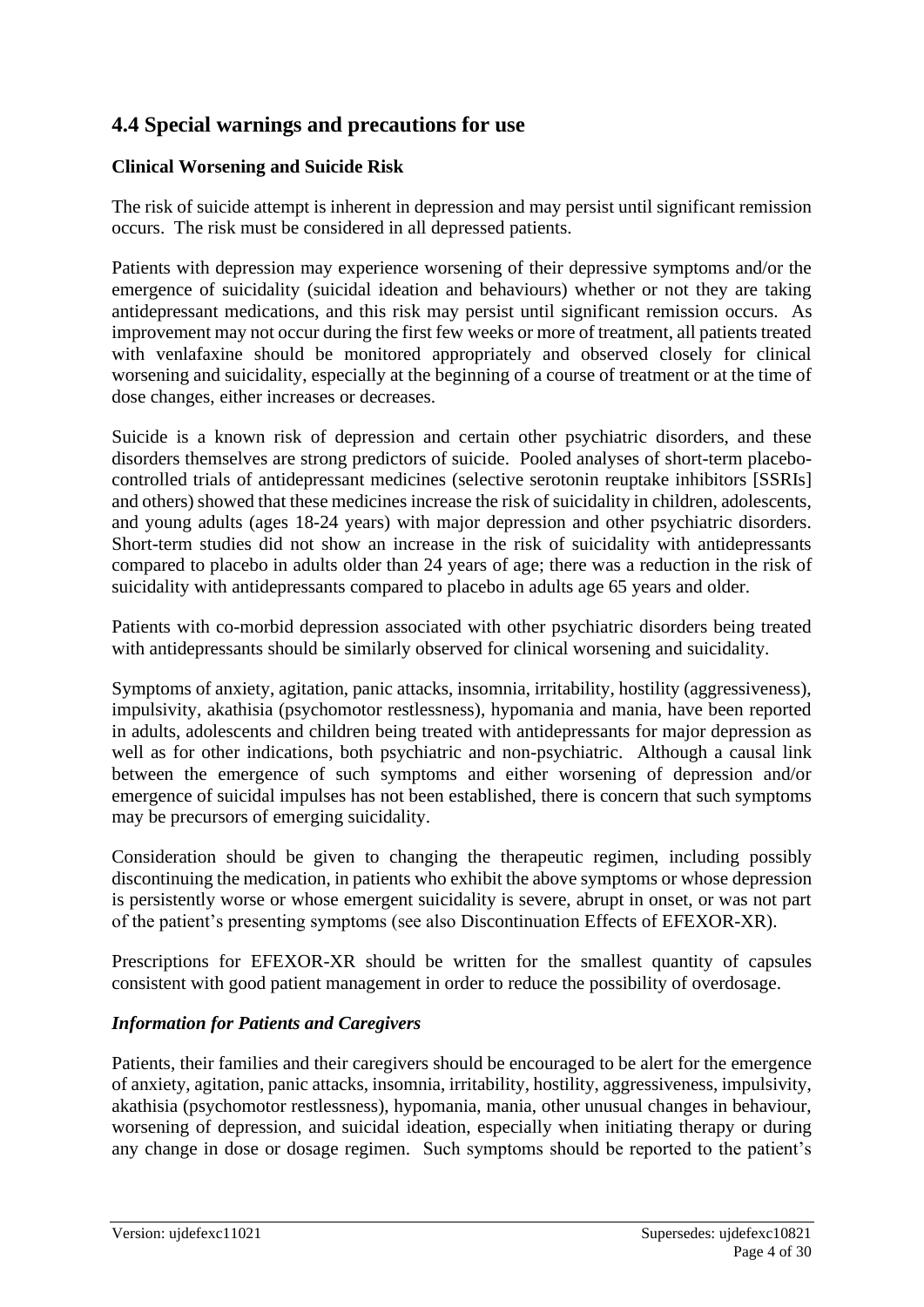doctor, especially if they are severe, abrupt in onset, or were not part of the patient's presenting symptoms (see also Paediatric Use).

The patient has the right to treatment meeting appropriate ethical and professional standards, and the patient needs to be fully informed with frank discussion of risk/benefit issues relating to this medicine's efficacy and safety when used in the treatment regimen proposed.

### **Akathisia/Psychomotor Restlessness**

The use of venlafaxine has been associated with the development of akathisia, characterised by a subjectively unpleasant or distressing restlessness and need to move, often accompanied by an inability to sit or stand still. This is most likely to occur within the first few weeks of treatment. In patients who develop these symptoms, increasing the dose may be detrimental.

### **Serotonin Syndrome**

As with other serotonergic agents, serotonin syndrome, a potentially life threatening condition or neuroleptic malignant syndrome (NMS)-like reaction may occur with venlafaxine treatment, particularly with concomitant use of other serotonergic drugs including SSRIs, SNRIs, amphetamines, triptans, opioids (e.g. fentanyl, dextromethorphan, tramadol, tapentadol, pethidine, methadone and pentazocine), with drugs that impair metabolism of serotonin (e.g. MAOIs, including reversible MAOIs such as moclobemide, linezolid and intravenous methylene blue), or with antipsychotics or other dopamine antagonists (see section 4.3).

Symptoms of serotonin syndrome may include mental status changes (e.g. agitation, confusion, hallucinations, and coma), autonomic instability (e.g. diaphoresis, tachycardia, labile blood pressure, and hyperthermia), neuromuscular aberrations (e.g. hyperreflexia, incoordination, myoclonus, tremor) and/or gastrointestinal symptoms (e.g. nausea, vomiting, and diarrhoea). Serotonin syndrome, in its most severe form, can resemble NMS, which includes hyperthermia, muscle rigidity, autonomic instability with possible rapid fluctuation of vital signs, and mental status changes.

If concomitant treatment with venlafaxine and other agents that may affect the serotonergic and/or dopaminergic neurotransmitter systems is clinically warranted, careful observation of the patient is advised, particularly during treatment initiation and dose increases. The concomitant use of venlafaxine with serotonin precursors (such as tryptophan supplements) is not recommended (see also section 4.5).

Treatment with EFEXOR-XR should be discontinued if serotonin syndrome or NMS-Like reactions occur and supportive symptomatic treatment initiated.

### **Bone Fractures**

Epidemiological studies show an increased risk of bone fractures in patients receiving serotonin reuptake inhibitors (SRIs) including venlafaxine. The mechanism leading to this risk is not fully understood.

### **Diabetes**

In patients with diabetes treatment with an SSRI may alter glycaemic control. Insulin and/or hypoglycaemic dosage may need to be adjusted.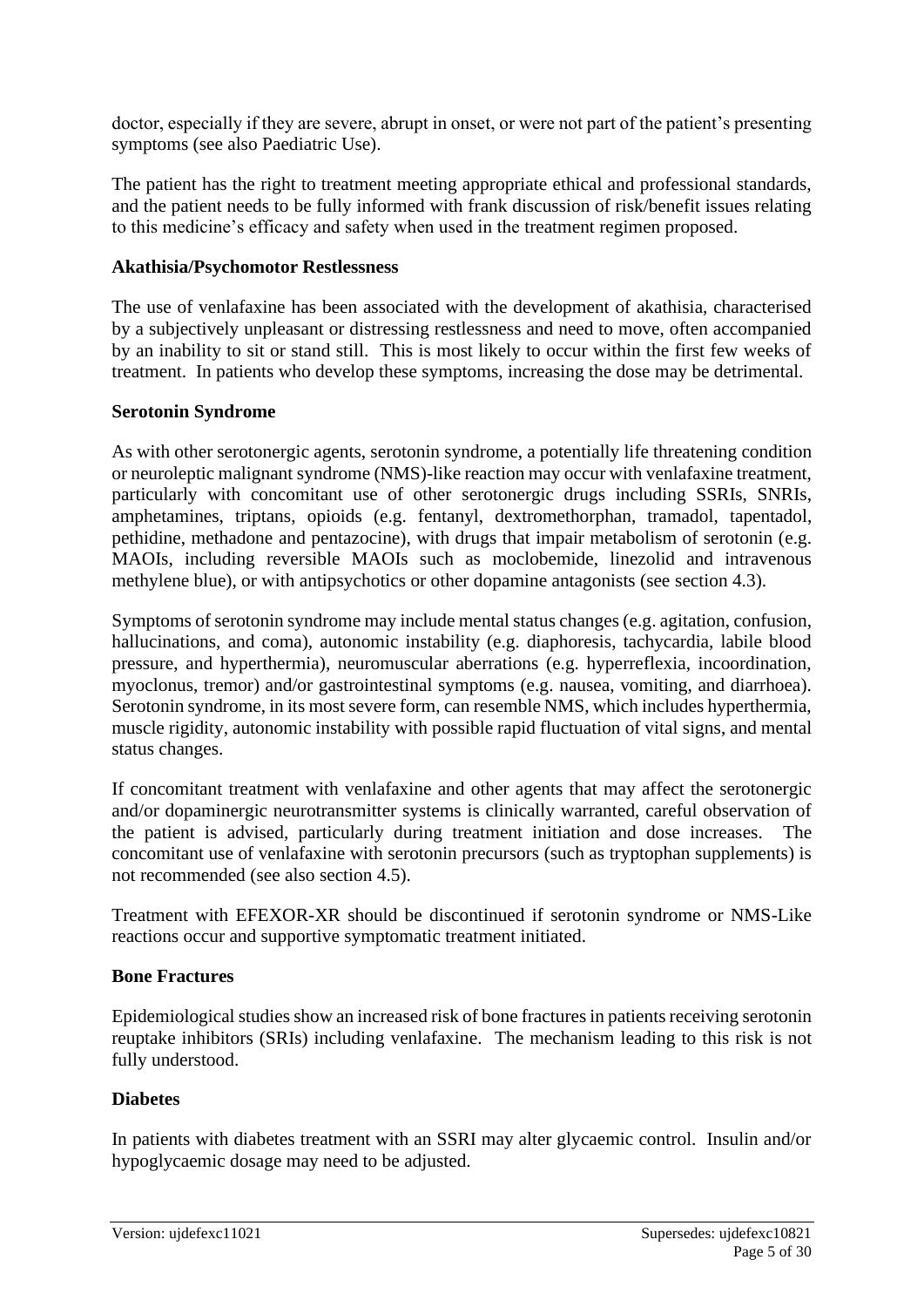### **Angle Closure Glaucoma**

Mydriasis may occur in association with venlafaxine. It is recommended that patients with raised intra-ocular pressure or patients at risk for acute narrow-angle glaucoma (angle closure glaucoma) should be closely monitored.

### **Sustained Hypertension**

Dose-related increases in blood pressure have been reported in some patients treated with venlafaxine.

Among patients treated with 75 to 375 mg per day of EFEXOR-XR in pre-marketing depression studies, 3% (19/705) experienced sustained hypertension [defined as treatmentemergent supine diastolic blood pressure (SDBP)  $\geq$  90 mm Hg and  $\geq$  10 mm Hg above baseline for 3 consecutive on-therapy visits]. Among patients treated with 37.5 to 225 mg per day of EFEXOR-XR in pre-marketing GAD studies, 0.5% (5/1011) experienced sustained hypertension. Experience with the immediate-release venlafaxine showed that sustained hypertension was dose-related, increasing from 3 to 7% at 100 to 300 mg per day to 13% at doses above 300 mg per day. An insufficient number of patients received mean doses of EFEXOR-XR over 300 mg per day to fully evaluate the incidence of sustained increases in blood pressure at these higher doses.

In placebo-controlled pre-marketing depression studies with EFEXOR-XR 75 to 225 mg per day, a final on-drug mean increase in supine diastolic blood pressure (SDBP) of 1.2 mm Hg was observed for EFEXOR-XR treated patients compared with a mean decrease of 0.2 mm Hg for placebo-treated patients. In placebo-controlled pre-marketing GAD studies with EFEXOR-XR 37.5 to 225 mg per day up to 8 weeks or up to 6 months, a final on-drug mean increase in SDBP of 0.3 mm Hg was observed for EFEXOR-XR treated patients compared with a mean decrease of 0.9 and 0.8 mm Hg, respectively, for placebo-treated patients. In pre-marketing Social Anxiety Disorder studies up to 12 weeks, the final on-therapy mean change from baseline in SDBP was small - an increase of 0.78 mmHg, compared to a decrease of 1.41 mm Hg in placebo-treated patients. In a 6-month study, the final on-therapy mean increase from baseline in SDBP with EFEXOR-XR 150 to 225 mg was 1.49 mmHg. The increase was significantly different from the 0.6 mm Hg decrease with placebo and the 0.2 mmHg decrease with EFEXOR-XR 75 mg.

In pre-marketing depression studies, 0.7% (5/705) of the EFEXOR-XR treated patients discontinued treatment because of elevated blood pressure. Among these patients, most of the blood pressure increases were in a modest range (12 to 16 mm Hg, SDBP). In pre-marketing GAD studies up to 8 weeks and up to 6 months, 0.7% (10/1381) and 1.3% (7/535) of the EFEXOR-XR treated patients, respectively, discontinued treatment because of elevated blood pressure. Among these patients, most of the blood pressure increases were in a modest range (12 to 25 mm Hg, SDBP up to 8 weeks; 8 to 28 mm Hg up to 6 months).

Cases of elevated blood pressure requiring immediate treatment have been reported in postmarketing experience.

Sustained increases of SDBP could have adverse consequences. Therefore it is recommended that patients receiving EFEXOR-XR have regular monitoring of blood pressure. For patients who experience a sustained increase in blood pressure while receiving venlafaxine, either dose reduction or discontinuation should be considered. Pre-existing hypertension should be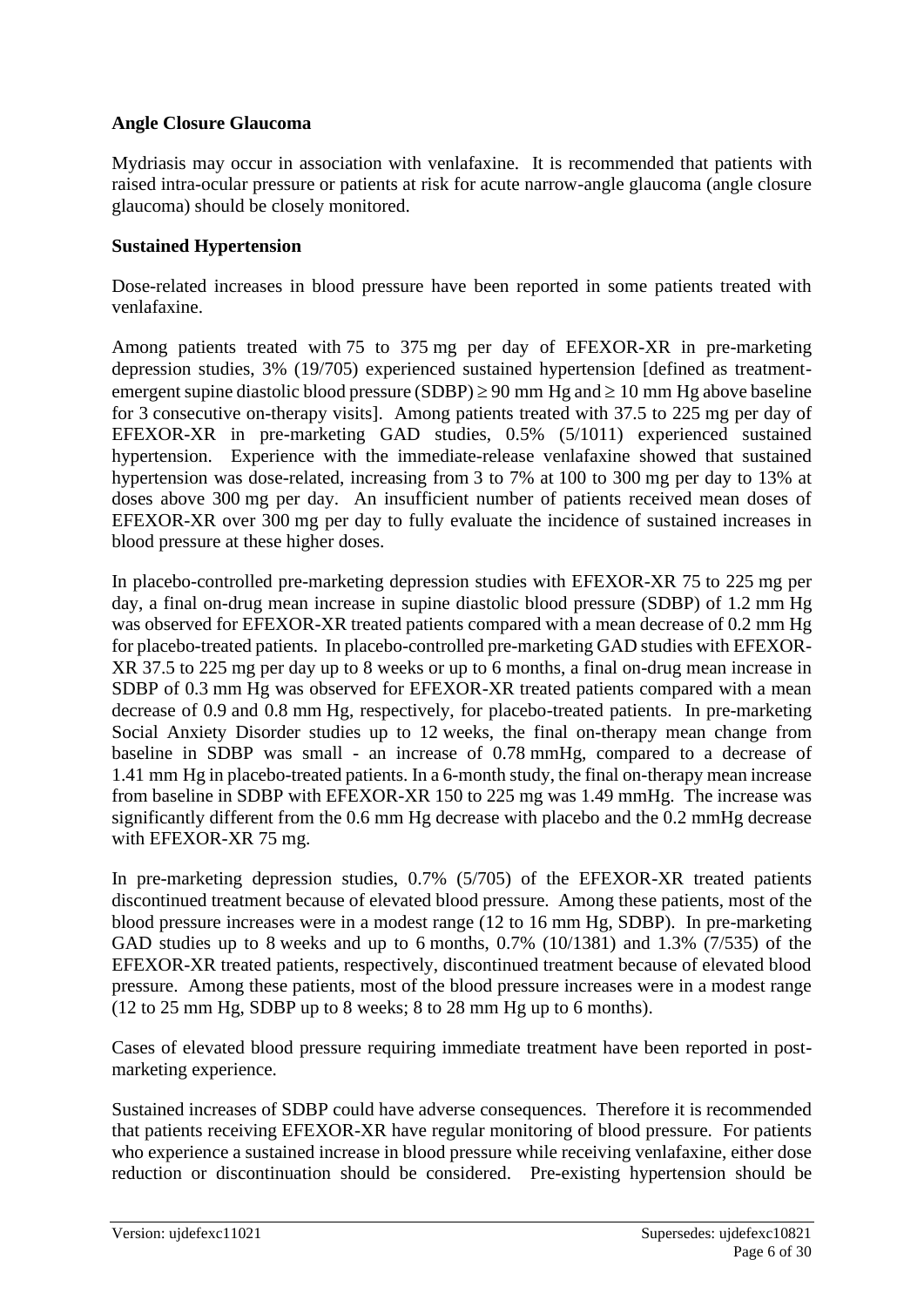controlled before treatment with venlafaxine. Caution should be exercised in patients whose underlying conditions might be compromised by increases in blood pressure.

### **Increase in Serum Cholesterol**

Clinically relevant increases in serum cholesterol were recorded in 5.3% of EFEXOR immediate release tablet-treated patients and 0.0% of placebo-treated patients for at least 3 months in placebo-controlled clinical trials.

Treatment with EFEXOR-XR for up to 12 weeks in pre-marketing placebo-controlled depression trials was associated with a mean final on-therapy increase in serum cholesterol concentration of approximately 0.039 mmol/L (1.5 mg/dL). EFEXOR-XR treatment for up to 8 weeks and up to 6 months in pre-marketing placebo-controlled GAD trials was associated with mean final on-therapy increases in serum cholesterol concentration of approximately 0.026 mmol/L (1.0 mg/dL) and 0.059 mmol/L (2.3 mg/dL), respectively.

In the 12 week Social Anxiety Disorder studies, small mean increases in fasting levels of total cholesterol (0.20 mmol/L, 4%) were seen in the EFEXOR-XR-treated group at the final ontherapy evaluation; the increases were significantly different from the changes in the placebo group. In a 6 month study, the final on-therapy mean increase in total cholesterol was higher (0.32 mmol/L, 7%) in the EFEXOR-XR 150 to 225 mg group; however the total cholesterol value was only slightly increased (0.01 mmol/L) for the EFEXOR-XR 75 mg group.

There were also significant mean increases from baseline in LDL, but not HDL for the EFEXOR-XR 150 to 225 mg group. The final on-therapy increase of 0.213 mmol/L from baseline in LDL with EFEXOR-XR 150 to 225 mg was significantly different from the small decrease with placebo (0.079 mmol/L) and the negligible increase with EFEXOR-XR 75 mg (0.006 mmol/L).

Measurement of serum cholesterol levels should be considered during long-term treatment.

### **Hyponatraemia**

Cases of hyponatraemia, and/or the Syndrome of Inappropriate Antidiuretic Hormone secretion (SIADH) may occur with venlafaxine, usually in volume-depleted or dehydrated patients. Elderly patients, patients taking diuretics and patients who are otherwise volume depleted, may be at greater risk for this event. These have resolved on discontinuation of the drug.

Caution is advised in administering EFEXOR-XR to patients with diseases or conditions that could affect haemodynamic responses or metabolism.

### **Myocardial Infarction and Unstable Heart Disease**

Venlafaxine has not been evaluated in patients with a recent history of myocardial infarction or unstable heart disease. Therefore it should be used with caution in these patients.

Patients with these diagnoses were systematically excluded from any clinical studies during the product's trials.

Evaluation of the electrocardiograms for 769 patients who received immediate release EFEXOR in 4 to 6 week double blind, placebo-controlled trials showed that the incidence of trial-emergent conduction abnormalities did not differ from that with placebo.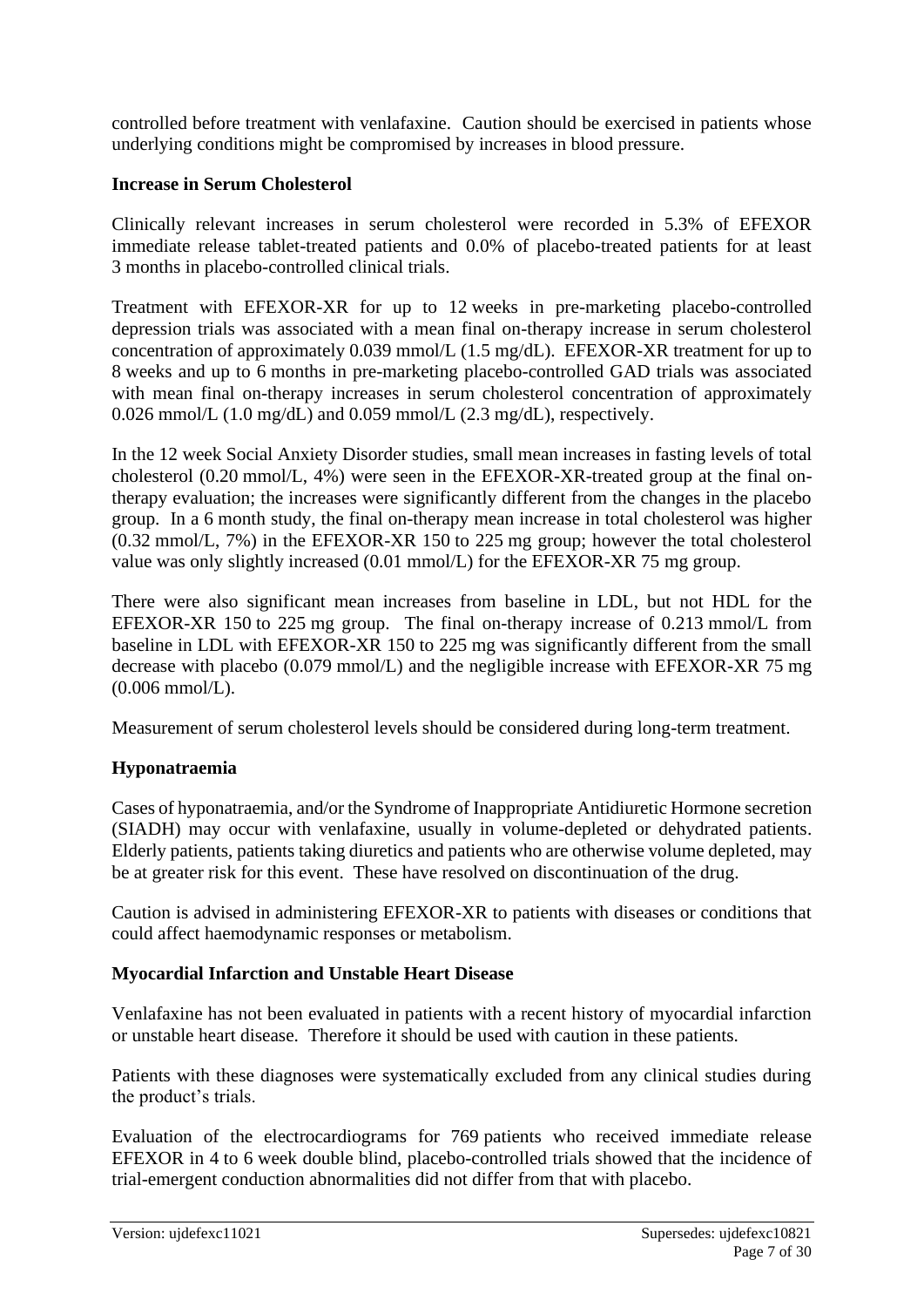The electrocardiograms for patients who received EFEXOR-XR or placebo in the depression GAD and Social Anxiety Disorder trials were analysed. The mean change from baseline in corrected QT interval (QTc) for EFEXOR-XR treated patients in depression studies was increased relative to that for placebo-treated patients (increase of 4.7 msec for EFEXOR-XR and decrease of 1.9 msec for placebo). The mean change from baseline QTc for EFEXOR-XR treated patients in the GAD studies did not differ significantly from placebo. The final ontherapy mean increase from baseline in QTc (3 msec) was significant for EFEXOR-XR treated patients in the Social Anxiety Disorder short-term studies. In the 6 month study, the final ontherapy mean increase from baseline in QTc with EFEXOR-XR 150 to 225 mg (3 msec) was significant, but the increase was not significantly different from the small mean increase (0.5 msec) with placebo. The value for EFEXOR-XR 75 mg was a 0.05 msec decrease.

Increases in heart rate may occur, particularly with higher doses. Therefore caution is advised in patients whose underlying conditions may be compromised by increases in heart rate.

The mean change from baseline in heart rate for EFEXOR-XR treated patients in both the GAD and depression studies was significantly higher than for placebo (a mean increase of 3-4 beats per minute for EFEXOR-XR and 0-1 beat per minute for placebo in the GAD and depression studies respectively). In the pooled short-term Social Anxiety Disorder studies, the final ontherapy mean increase from baseline in heart rate with EFEXOR-XR was 5 beats per minute. In the 6 month study, the final on-therapy mean increases from baseline in heart rate were significant with EFEXOR-XR 75 (2 beats per minute) and EFEXOR-XR 150 to 225 mg (6 beats per minute); however only the increase with the higher dose was significantly different from the small increase with placebo (0.4 beats per minute). The clinical significance of these changes is unknown.

### **QTc Prolongation/TdP**

Cases of QTc prolongation, torsades de pointes (TdP), ventricular tachycardia, and sudden death, have been reported during the post-marketing use of venlafaxine. The majority of reports occurred in association with overdose or in patients with other risk factors for QTc prolongation/TdP.

Therefore, venlafaxine should be used with caution in patients with risk factors for QTc prolongation including congenital long QT syndrome, age >65 years, female sex, structural heart disease/LV dysfunction, medical conditions such as renal or hepatic disease, use of medicines that inhibit the metabolism of venlafaxine, and the concomitant use of other QTc prolonging medicines (see section 4.5). Hypokalaemia and hypomagnesaemia should be corrected prior to treatment.

In high risk patients (e.g. congenital long QT syndrome or multiple risk factors), an ECG should be performed prior to starting treatment, at steady state, after dose increases or after starting any potentially interacting medicine. Electrolytes should be monitored periodically and any abnormalities should be corrected prior to starting venlafaxine. An ECG should be performed in all patients experiencing symptoms that could be indicative of an arrhythmia (e.g. dizziness, palpitations, syncope or new onset seizures).

Consideration should be given to stopping venlafaxine treatment or reducing the dose if the QTc interval is >500 ms or increases by >60 ms.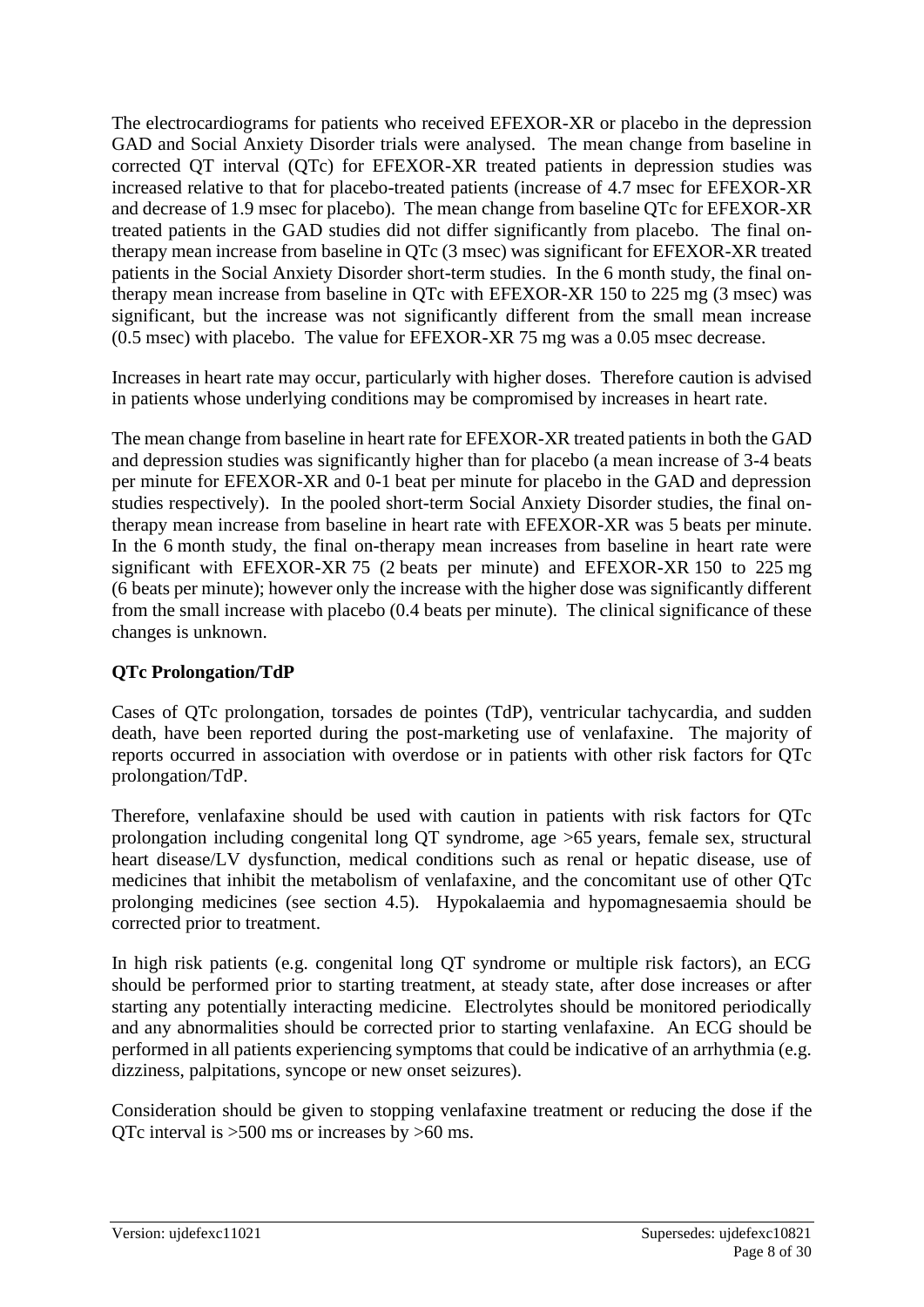### **Discontinuation Effects of EFEXOR-XR**

Discontinuation effects are well known to occur with antidepressants, and sometimes these effects can be protracted and severe (see section 4.8). Suicide/suicidal thoughts and aggression have been observed in patients during changes in venlafaxine dosing regimen, including during discontinuation (see section 4.4 - Clinical Worsening and Suicide Risk above and Aggression below). Discontinuation symptoms have been assessed both in patients with depression and in those with anxiety. Abrupt discontinuation, dose reduction, or tapering of venlafaxine at various doses has been found to be associated with the appearance of new symptoms, the frequency of which increased with increased dose level and with longer duration of treatment.

Symptoms reported included agitation, anorexia, anxiety, confusion, dry mouth, fatigue, paraesthesias, vertigo, hypomania, nausea, vomiting, dizziness, convulsion, headache, diarrhoea, sleep disturbance, insomnia, somnolence, sweating and nervousness. Where such symptoms occurred, they were usually self-limiting, but in a few patients lasted for several weeks.

There is also a report of a withdrawal syndrome, confirmed by two challenges in a 32 year-old woman who had received venlafaxine 300 mg daily for 8 months. It is, therefore, recommended that the dosage of EFEXOR-XR be tapered gradually and individually and the patients be closely monitored during discontinuation. The time period required for tapering and the amount of dose reduction may depend on the dose, duration of therapy and the individual patient (see sections 4.2 and 4.8). In some patients, discontinuation could take months or longer.

### **Sexual Dysfunction**

SNRIs may cause symptoms of sexual dysfunction (see section 4.8). There have been reports of long-lasting sexual dysfunction where the symptoms have continued despite discontinuation of SNRIs.

### **Altered Weight**

Weight changes, either losses or gains, do not appear to present a clinically important feature of venlafaxine treatment. Clinically significant weight gain or loss was seen in less than 1% of patients treated with venlafaxine during clinical trials. A dose-dependent weight loss (mean loss <1 kg) was noted in some patients treated with venlafaxine during the first few months of venlafaxine treatment. After month 9, the mean weight began to increase slightly but significantly, an effect often seen with tricyclic antidepressant therapy. Significant weight loss  $(5.7 \text{ kg})$  was seen in 6 (0.3%) of 2,181 patients, compared to no patients treated with placebo and 0.2% of patients treated with a comparative antidepressant.

The safety and efficacy of venlafaxine therapy in combination with weight loss agents, including phentermine, have not been established. Co-administration of EFEXOR-XR and weight loss agents is not recommended. EFEXOR-XR is not indicated for weight loss alone or in combination with other products.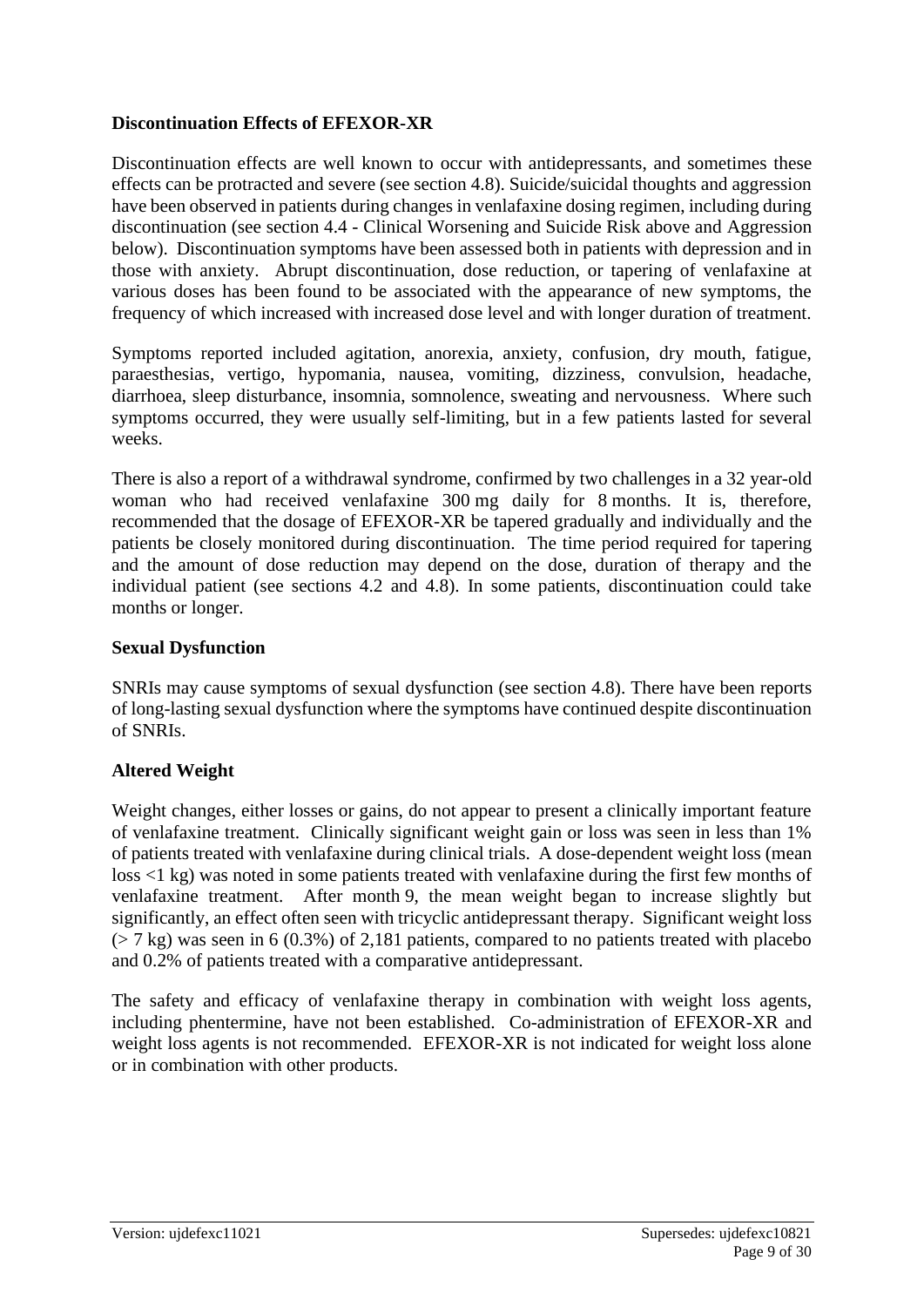### **Seizures**

Seizures may occur with venlafaxine therapy. EFEXOR-XR, as with all antidepressants, should be introduced with care, in patients with a history of seizure disorders. EFEXOR-XR should be discontinued in any patient who develops seizures.

### **Mania/Hypomania and Bipolar Disorder**

Mania/hypomania may occur in a small proportion of patients with mood disorders treated with antidepressants, including venlafaxine.

Venlafaxine should be used cautiously in patients with a history or family history of bipolar disorder.

A major depressive episode may be the initial presentation of bipolar disorder. Prior to initiating treatment with an antidepressant, patients should be adequately screened to determine if they are at risk for bipolar disorder. It should be noted that EFEXOR-XR is not approved for use in treating bipolar depression.

### **Aggression**

Aggression may occur in some patients who have received antidepressants, including venlafaxine treatment, dose reduction or discontinuation. As with other antidepressants, venlafaxine should be used cautiously in patients with a history of aggression.

#### **Skin/Allergic Reactions**

Patients should be advised to notify their physician if they develop a rash, hives, or related allergic phenomena.

### **Abnormal Bleeding**

Drugs that inhibit serotonin uptake may lead to abnormalities of platelet aggregation. Bleeding abnormalities have been reported with venlafaxine ranging from skin and mucous membrane bleeding and gastrointestinal haemorrhage, to life-threatening haemorrhages. The risk may be increased in patients predisposed to bleeding, including patients on anti-coagulants and platelet inhibitors, and venlafaxine should be used cautiously in these patients.

### **Physical and Psychological Dependence**

Clinical studies have shown no evidence of drug-seeking behaviour, development of tolerance, or dose escalation over time among patients taking venlafaxine. Consequently, physicians should carefully evaluate patients for a history of drug abuse and follow such patients closely observing them for signs of misuse or abuse of venlafaxine (e.g. development of tolerance, increase in dose, drug-seeking behaviour) (see section 5.1).

### **Electroconvulsive Therapy**

There are no clinical data establishing the benefit of EFEXOR-XR combined with electroconvulsive therapy.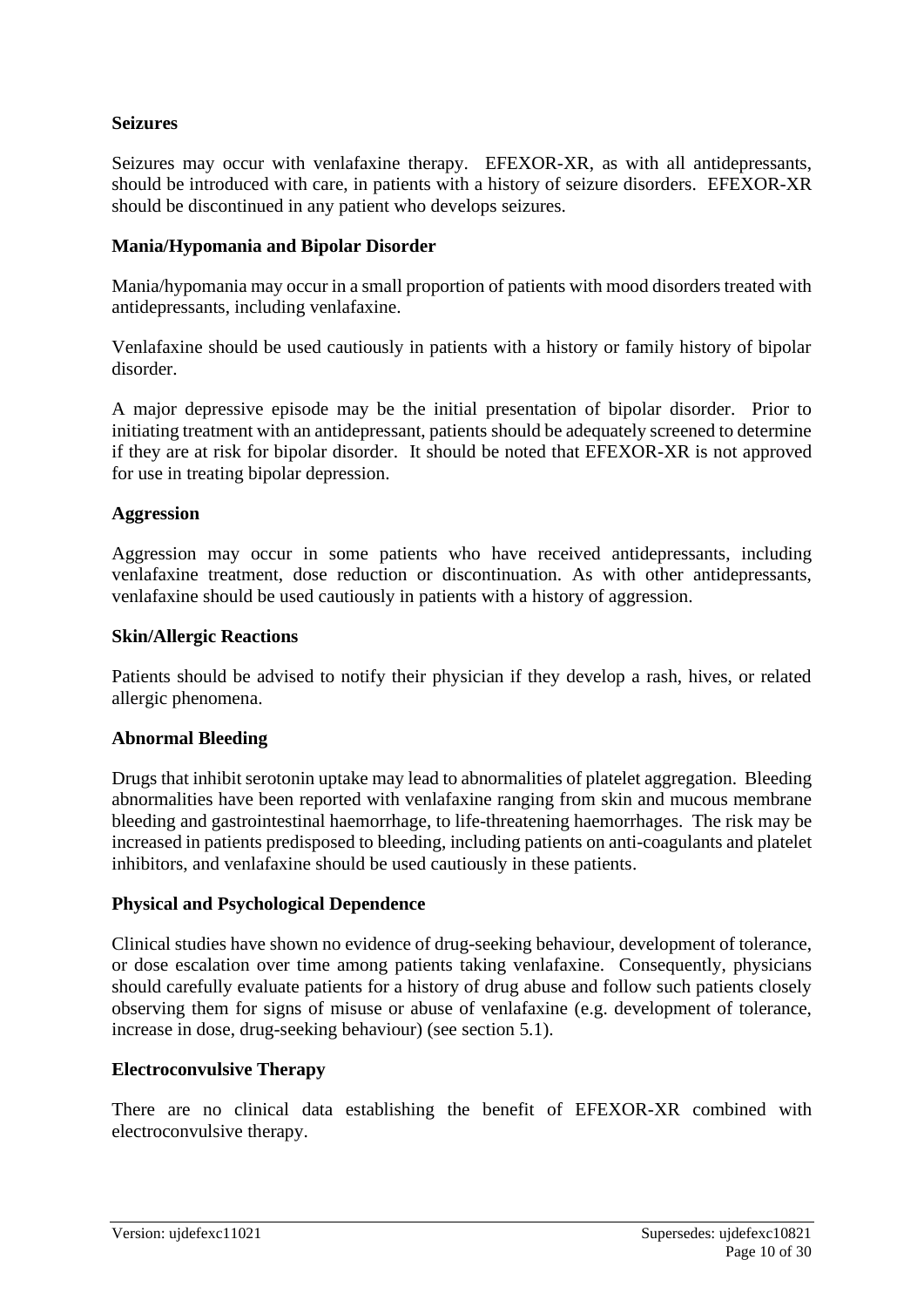### **Paediatric Use**

Safety and effectiveness in individuals younger than 18 years of age have not been established. EFEXOR-XR should not be used in such patients.

As with adults, decreased appetite, weight loss, increased blood pressure and increased serum cholesterol have been observed in children and adolescents aged 6 to 17 years.

Pooled analyses of 24 short-term (4 to 16 weeks), placebo-controlled trials of nine antidepressant medicines (SSRIs and others) in 4,400 children and adolescents with major depression (16 trials), obsessive compulsive disorder (4 trials) and other psychiatric disorders (4 trials) have revealed a greater risk of adverse events representing suicidal behaviour or thinking during the first few months of treatment in those receiving antidepressants. The average risk of such events in patients treated with an antidepressant was 4% compared with 2% of patients given placebo. There was considerable variation in risk among the antidepressants, but there was a tendency towards an increase for almost all antidepressants studied. The risk of suicidality was most consistently observed in the major depression trials, but there were signals of risk arising from trials in other psychiatric indications (obsessive compulsive disorder and social anxiety disorder) as well. No suicides occurred in these trials. It is unknown whether the suicidality risk in children and adolescent patients extends to use beyond several months. The 9 antidepressant medicines in the pooled analyses included 5 SSRIs (citalopram, fluoxetine, fluvoxamine, paroxetine, sertraline) and 4 non-SSRIs (bupropion, mirtazapine, nefazodone, venlafaxine) (see also Clinical Worsening and Suicide Risk and section 4.8).

#### **Use in the Elderly**

No overall differences in effectiveness or safety were observed between elderly (aged 65 years and older) and younger patients. EFEXOR-XR does not appear to pose any exceptional safety problems for healthy elderly patients.

Effectiveness in elderly patients with social anxiety disorder has not been established.

#### **Use in Renal Impairment**

The total daily dose of venlafaxine should be reduced by 25% to 50% for patients with renal impairment with a glomerular filtration rate (GFR) of 10 to 70 mL/min.

The total daily dose of venlafaxine should be reduced by 50% in haemodialysis patients.

Because of individual variability in clearance in these patients, individualisation of dosage may be desirable.

### **Use in Hepatic Impairment**

The total daily dose of venlafaxine should be reduced by 50% in patients with mild to moderate hepatic impairment. Reductions of more than 50% may be appropriate for some patients.

Because of individual variability in clearance in these patients, individualisation of dosage may be desirable.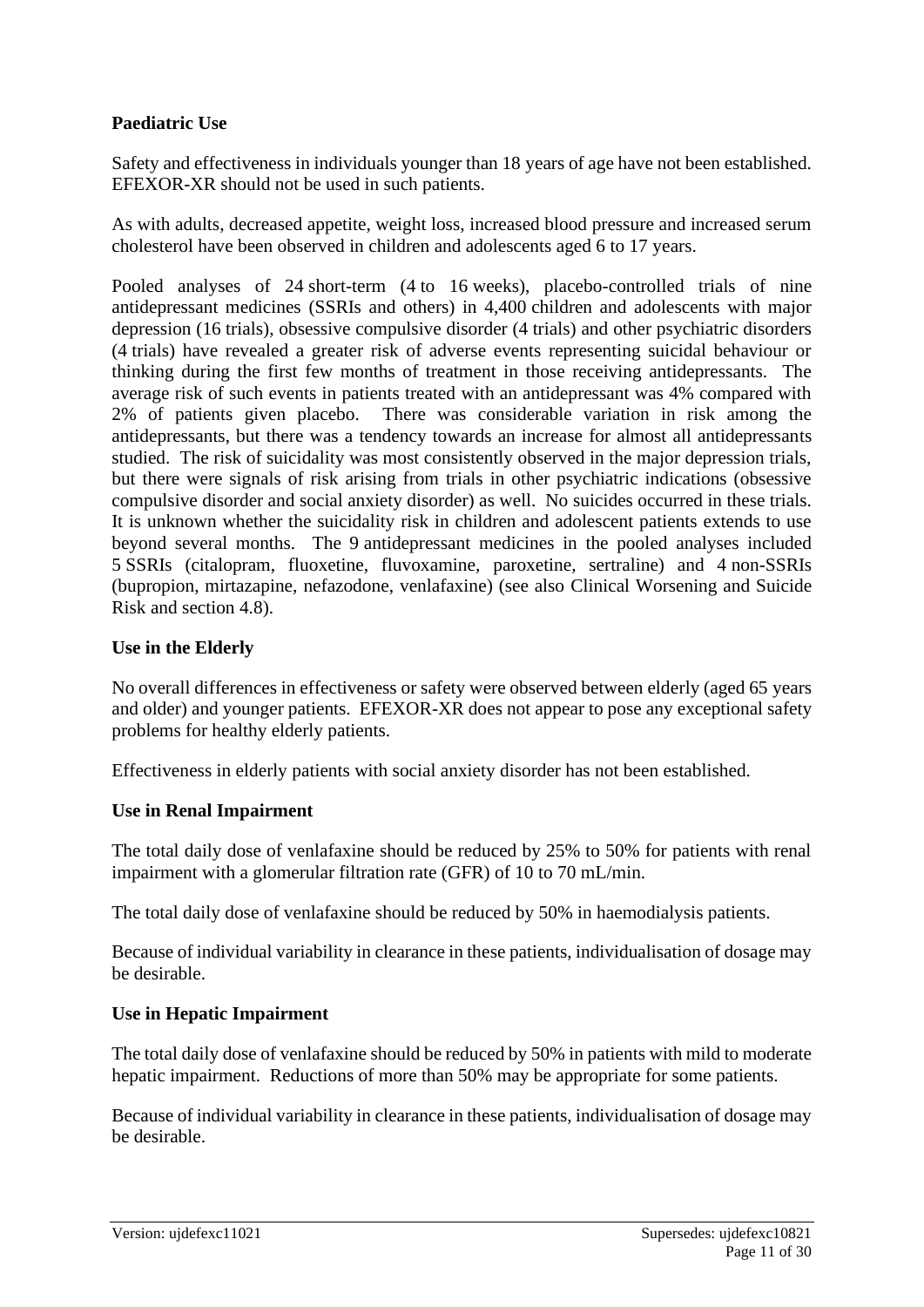### **Effects on Laboratory Tests**

False-positive urine immunoassay screening tests for phencyclidine (PCP) and amphetamine have been reported in patients taking venlafaxine. This is due to lack of specificity of the screening tests. False positive test results may be expected for several days following discontinuation of venlafaxine therapy. Confirmatory tests, such as gas chromatography/mass spectrometry, will distinguish venlafaxine from PCP and amphetamine.

## **4.5 Interaction with other medicines and other forms of interaction**

Venlafaxine and ODV are 27% and 30% bound to plasma proteins respectively; therefore, interactions due to protein binding of venlafaxine and the major metabolite are not expected.

### **Monoamine Oxidase Inhibitors**

Concomitant use of EFEXOR-XR in patients taking monoamine oxidase inhibitors (MAOIs) or reversible MAOIs (e.g. moclobemide, linezolid and intravenous methylene blue) is contraindicated (see section 4.3).

Severe adverse reactions have been reported in patients who have recently been discontinued from a MAOI and started on venlafaxine, or have recently had venlafaxine therapy discontinued prior to initiation of a MAOI or when these two agents are co-administered. Reactions have included tremor, myoclonus, diaphoresis, nausea, vomiting, flushing, dizziness, hyperthermia with features resembling neuroleptic malignant syndrome and/or serotonergic syndrome, seizures, and death.

Do not take EFEXOR-XR in combination with a MAOI or reversible MAOIs, or within at least 14 days of discontinuing MAOI treatment. Allow at least 7 days after stopping EFEXOR-XR before starting a MAOI.

The appropriate washout period should take into account the pharmacological properties of venlafaxine, ODV and the MAOI and the clinician's assessment of the individual patient.

### **CNS Active Drugs**

The risk of using venlafaxine in combination with other CNS-active drugs has not been systematically evaluated. Consequently, caution is advised when venlafaxine is taken in combination with other CNS-active drugs.

### **Serotonin Syndrome**

As with other serotonergic agents, serotonin syndrome, a potentially life threatening condition, may occur with venlafaxine treatment, particularly with concomitant use of other agents that may affect the serotonergic neurotransmitter system including triptans, SSRIs, other SNRIs, amphetamines, lithium, sibutramine, opioids (e.g. fentanyl and its analogues, tramadol, dextromethorphan, tapentadol, pethidine, methadone, and pentazocine), or St John's wort [*Hypericum perforatum*], with drugs which impair metabolism of serotonin (such as MAOIs including moclobemide, linezolid [an antibiotic which is a reversible non-selective MAOI] and intravenous methylene blue), or with serotonin precursors (such as tryptophan supplements). Serotonin syndrome symptoms may include mental status changes, autonomic instability, neuromuscular aberrations and/or gastrointestinal symptoms (see sections 4.3 and 4.4).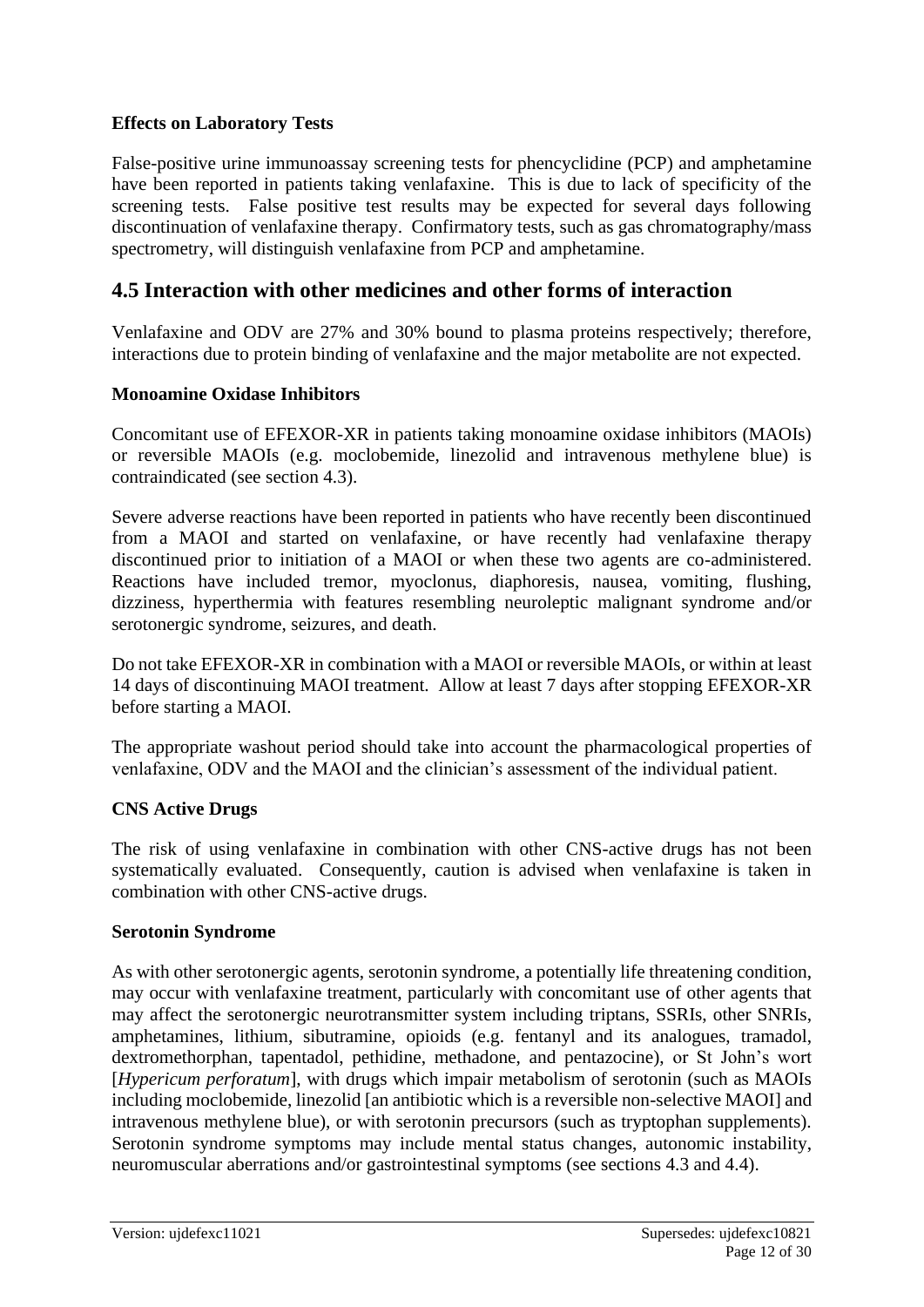If concomitant treatment of venlafaxine with an SSRI, an SNRI, or a 5-hydroxytryptamine receptor agonist (triptan) is clinically warranted, careful observation of the patient is advised, particularly during treatment initiation and dose increases. The concomitant use of venlafaxine with serotonin precursors (such as tryptophan supplements) is not recommended (see section 4.4).

As with other antidepressants, co-administration of EFEXOR-XR and products containing St. John's wort *(Hypericum perforatum)* is not recommended due to possible pharmacodynamic interactions.

No information is available on the use of EFEXOR-XR in combination with opiates.

There have been reports of elevated clozapine levels in association with adverse events including seizures, following the administration of venlafaxine.

## **Medicines that Prolong QTc Interval**

The risk of QTc prolongation and/or ventricular arrhythmias (e.g. torsades de pointes) is increased with concomitant use of other medicines which prolong the QTc interval (e.g. some antipsychotics and antibiotics). Please check the data sheets of other medicines administered for information on their effect on the QTc interval (see section 4.4, QTc Prolongation/TdP).

### *Indinavir*

A pharmacokinetic study with indinavir has shown a 28% decrease in AUC and a 36% decrease in Cmax for indinavir. Indinavir did not affect the pharmacokinetics of venlafaxine and ODV. The clinical significance of this interaction is unknown.

# *Alcohol*

Venlafaxine has not been shown to increase the impairment of mental and motor skills caused by alcohol. As with all psychotropic drugs, patients should be advised to avoid alcohol use while taking venlafaxine.

# *Cimetidine*

At steady state cimetidine has been shown to inhibit the first-pass metabolism of venlafaxine but had no apparent effect on the formation or elimination of ODV, which is present in much greater quantity in the systemic circulation. The overall pharmacological activity of venlafaxine plus ODV is expected to increase only slightly in most patients. No dosage adjustment seems necessary when EFEXOR-XR is co-administered with cimetidine. However, for elderly patients or patients with hepatic dysfunction, the interaction could potentially be more pronounced and for such patients clinical monitoring is indicated when EFEXOR-XR is administered with cimetidine.

# *Diazepam*

The pharmacokinetic profiles of venlafaxine and ODV were not altered when venlafaxine and diazepam were administered together to healthy volunteers. Venlafaxine had no effect on the pharmacokinetics of diazepam or affect the psychomotor and psychometric effects induced by diazepam.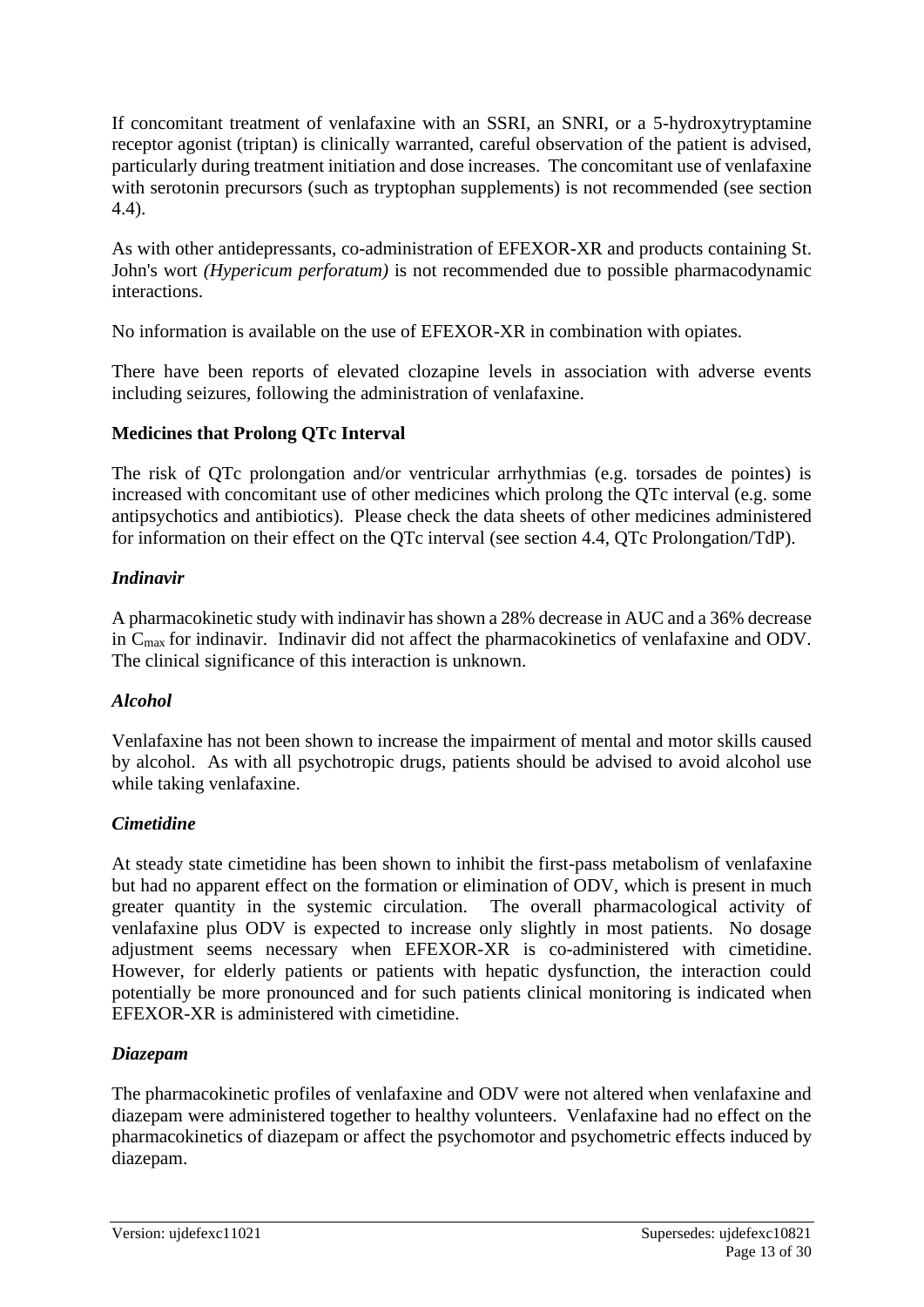### *Lithium*

The steady-state pharmacokinetics of venlafaxine and ODV are not affected when lithium is co-administered. Venlafaxine has no effect on the pharmacokinetics of lithium (see also CNS Active Drugs). However, there have been reports of venlafaxine interaction with lithium resulting in increased lithium levels.

### *Haloperidol*

Venlafaxine administered under steady-state conditions (75 mg twice daily) to 24 healthy subjects decreased total oral clearance (Cl/F) of a single 2 mg dose of haloperidol by 42%, which resulted in a 70% increase in haloperidol AUC. In addition, the haloperidol  $C_{\text{max}}$ increased 88% when co-administered with venlafaxine, but the haloperidol elimination halflife  $(t_{1/2})$  was unchanged. The mechanism explaining this finding is unknown.

### *Metoprolol*

Concomitant administration of venlafaxine (50 mg every 8 hours for 5 days) and metoprolol (100 mg every 24 hours for 5 days) to healthy volunteers in a pharmacokinetic interaction study for both drugs resulted in an increase in the plasma concentrations of metoprolol by approximately 30-40% without altering the plasma concentrations of its active metabolite, αhydroxymetoprolol. Venlafaxine appeared to reduce the blood pressure lowering effect of metoprolol in this study of healthy volunteers. The clinical relevance of this finding in hypertensive patients is unknown. Metoprolol did not alter the pharmacokinetic profile of venlafaxine or its active metabolite, ODV. Caution should be exercised with co-administration of venlafaxine and metoprolol.

### *Risperidone*

Venlafaxine increased risperidone AUC by 32% but did not significantly alter the pharmacokinetic profile of the total active moiety (risperidone plus 9-hydroxy-risperidone). The clinical significance of this interaction is unknown.

### **Drugs Metabolised by Cytochrome P450 Isoenzymes**

*In vitro* studies indicate that venlafaxine is a relatively weak inhibitor of CYP2D6 and that venlafaxine does not inhibit CYP1A2, CYP2C9 or CYP3A4. Some of these findings have been confirmed with drug interaction studies between venlafaxine and imipramine (metabolised by CYP2D6) and diazepam (metabolised by CYP2C19). Therefore, EFEXOR-XR is not expected to interact with other drugs metabolised by these isoenzymes.

### *Imipramine*

Venlafaxine did not affect the CYP2D6-mediated 2-hydroxylation of imipramine or its active metabolite, desimipramine, which indicates that venlafaxine does not inhibit the CYP2D6 isoenzyme. However, the renal clearance of 2-hydroxydesimipramine was reduced with coadministration of venlafaxine.

Imipramine partially inhibited the CYP2D6-mediated formation of ODV, however, the total concentrations of active compounds (venlafaxine plus ODV) was not affected with imipramine administration. Additionally, in a clinical study involving CYP2D6-poor and -extensive metabolisers, the total sum of the two active species (venlafaxine and ODV) was similar in the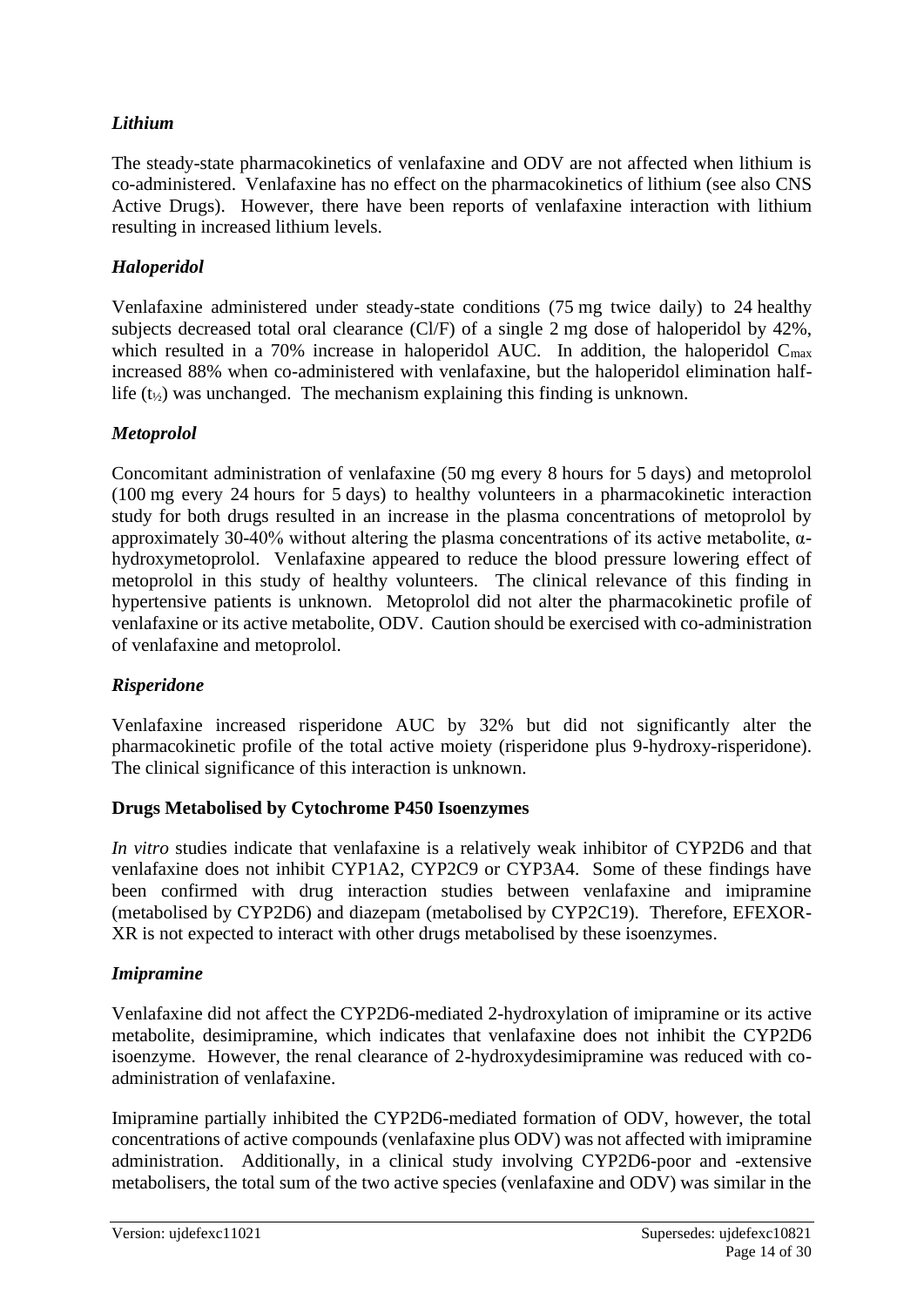two metaboliser groups. Therefore, no dosage adjustment is expected when venlafaxine is coadministered with a CYP2D6 inhibitor. However, desipramine AUC,  $C_{\text{max}}$ , and  $C_{\text{min}}$  increased by about 35% in the presence of venlafaxine. There was an increase of 2-OH-desipramine AUC by 2.5 to 4.5 fold. The clinical significance of this finding is unknown.

### **Potential for Other Drugs to Affect Venlafaxine**

The metabolic pathways for venlafaxine include CYP2D6 and CYP3A4.

*In vitro* and *in vivo* studies indicate that venlafaxine is metabolised predominantly to its active metabolite ODV by the cytochrome P450 enzyme CYP2D6, the isoenzyme that is responsible for the genetic polymorphism seen in the metabolism of many antidepressants. Therefore the potential exists for a drug interaction between drugs that inhibit CYP2D6-mediated metabolism (such as amiodarone and quinidine) and venlafaxine. CYP3A4 is a minor pathway relative to CYP2D6 in the metabolism of venlafaxine.

# *CYP2D6 Inhibitors*

Concomitant use of CYP2D6 inhibitors and venlafaxine may reduce the metabolism of venlafaxine to ODV, resulting in increased plasma concentrations of venlafaxine and decreased concentrations of ODV. As venlafaxine and ODV are both pharmacologically active, no dosage adjustment is required when venlafaxine is co-administered with a CYP2D6 inhibitor.

# *CYP3A4 Inhibitors*

Concomitant use of CYP3A4 inhibitors (such as erythromycin, fluconazole, ketoconazole and grapefruit juice) and venlafaxine may increase levels of venlafaxine and ODV. Therefore caution is advised if a patient's therapy includes a CYP3A4 inhibitor and venlafaxine concomitantly.

*In vitro* studies indicate that venlafaxine is likely metabolised to a minor, less active metabolite, N-desmethylvenlafaxine, by CYP3A4. A pharmacokinetic study with ketoconazole (a CYP3A4 inhibitor) in extensive metabolisers (EM) and poor metabolisers (PM) of CYP2D6 resulted in higher plasma concentrations of both venlafaxine and ODV in most subjects following administration of ketoconazole. Venlafaxine  $C_{\text{max}}$  increased by 26% in EM subjects and 48% in PM subjects. Cmax values for ODV increased by 14% and 29% in EM and PM subjects, respectively. Venlafaxine AUC increased by 21% in EM subjects and 70% in PM subjects. AUC values for ODV increased by 23% and 33% in EM and PM subjects, respectively.

# *CYP2D6 and CYP3A4 Inhibitors*

The concomitant use of venlafaxine with drug treatment(s) that potentially inhibits both CYP2D6 and CYP3A4, the primary metabolising enzymes for venlafaxine, has not been studied. However, this concomitant use would be expected to increase venlafaxine plasma concentrations. Therefore caution is advised if a patient's therapy includes venlafaxine and any agent(s) that produces simultaneous inhibition of these two enzyme systems.

### *Antihypertensive and Hypoglycaemic Agents*

Retrospective analysis of study events occurring in patients taking venlafaxine concurrently with antihypertensive or hypoglycaemic agents in clinical trials provided no evidence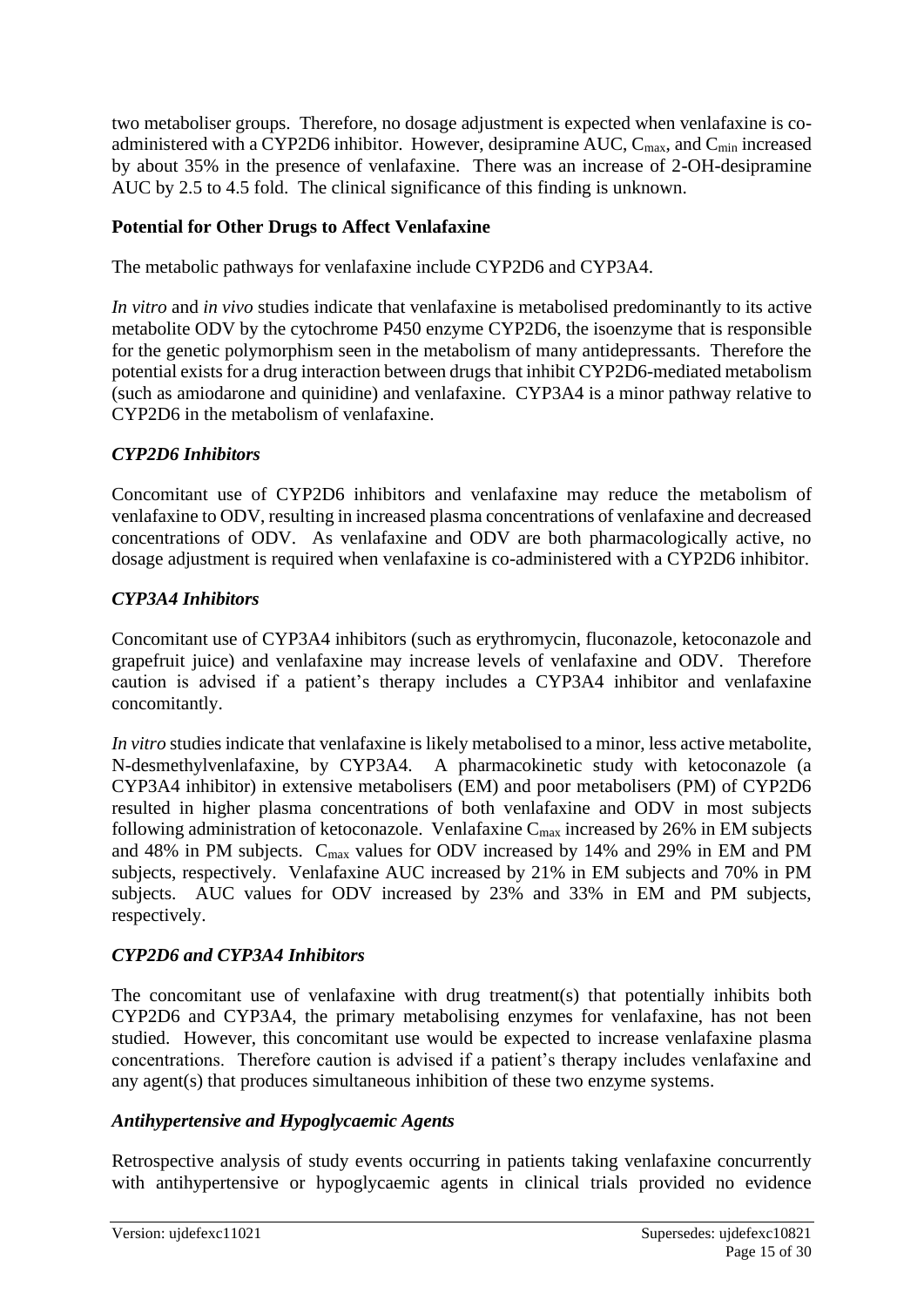suggesting incompatibility between treatment with venlafaxine and treatment with either antihypertensive or hypoglycaemic agents.

# **4.6 Fertility, pregnancy and lactation**

### **Fertility**

Reproduction and fertility studies in rats showed no effects on male or female fertility at oral doses of up to 2 times the maximum recommended human dose on a mg/m<sup>2</sup> basis.

Reduced fertility was observed in a study in which both male and female rats were exposed to the major metabolite of venlafaxine (ODV). This exposure was approximately 2 to 3 times that of a human venlafaxine dose of 225 mg/day. The human relevance of this finding is unknown.

Signs of pharmacological toxicity were seen in paternal and maternal rats given venlafaxine doses of 30 and 60 mg/kg/day, but no adverse effect was noted in fertility or general reproductive performance. Decreased fetal size and pup weight at birth with 60 mg/kg/day may be correlated with maternal toxicity.

### **Pregnancy - Category B2**

The safety of venlafaxine in human pregnancy has not been established. There are no adequate and well-controlled studies in pregnant women. Venlafaxine must be administered to pregnant women only if the expected benefits outweigh the possible risks. Patients should be advised to notify their physician if they become pregnant or intend to become pregnant during therapy. If venlafaxine is used until or shortly before birth, discontinuation effects in the newborn should be considered.

Some neonates exposed to venlafaxine, other SNRIs, or SSRIs, late in the third trimester have developed complications requiring prolonged hospitalisation, respiratory support, or tube feeding. Such complications can arise immediately upon delivery. Reported clinical findings have included respiratory distress, cyanosis, apnoea, seizures, temperature instability, feeding difficulty, vomiting, hypoglycaemia, hypotonia, hypertonia, hyper-reflexia, tremor, jitteriness, irritability and constant crying. These features are consistent with either a direct toxic effect of SSRIs and SNRIs or, possibly, a drug discontinuation syndrome.

Some epidemiological studies have suggested an increased risk of congenital abnormalities associated with use of SSRIs and SNRIs in pregnancy. The relevance for venlafaxine treatment remains unknown.

Some epidemiological data suggests that the use of SSRIs and SNRIs in pregnancy may be associated with a small but statistically significant increase in pre-term delivery.

A prospective longitudinal study of 201 women with a history of major depression who were euthymic at the beginning of pregnancy showed that women who discontinued antidepressant medication during pregnancy were more likely to experience a relapse of major depression than women who continued antidepressant medication.

Exposure to SNRIs in mid to late pregnancy may increase the risk for preeclampsia, and exposure to SNRIs near delivery may increase the risk for postpartum haemorrhage.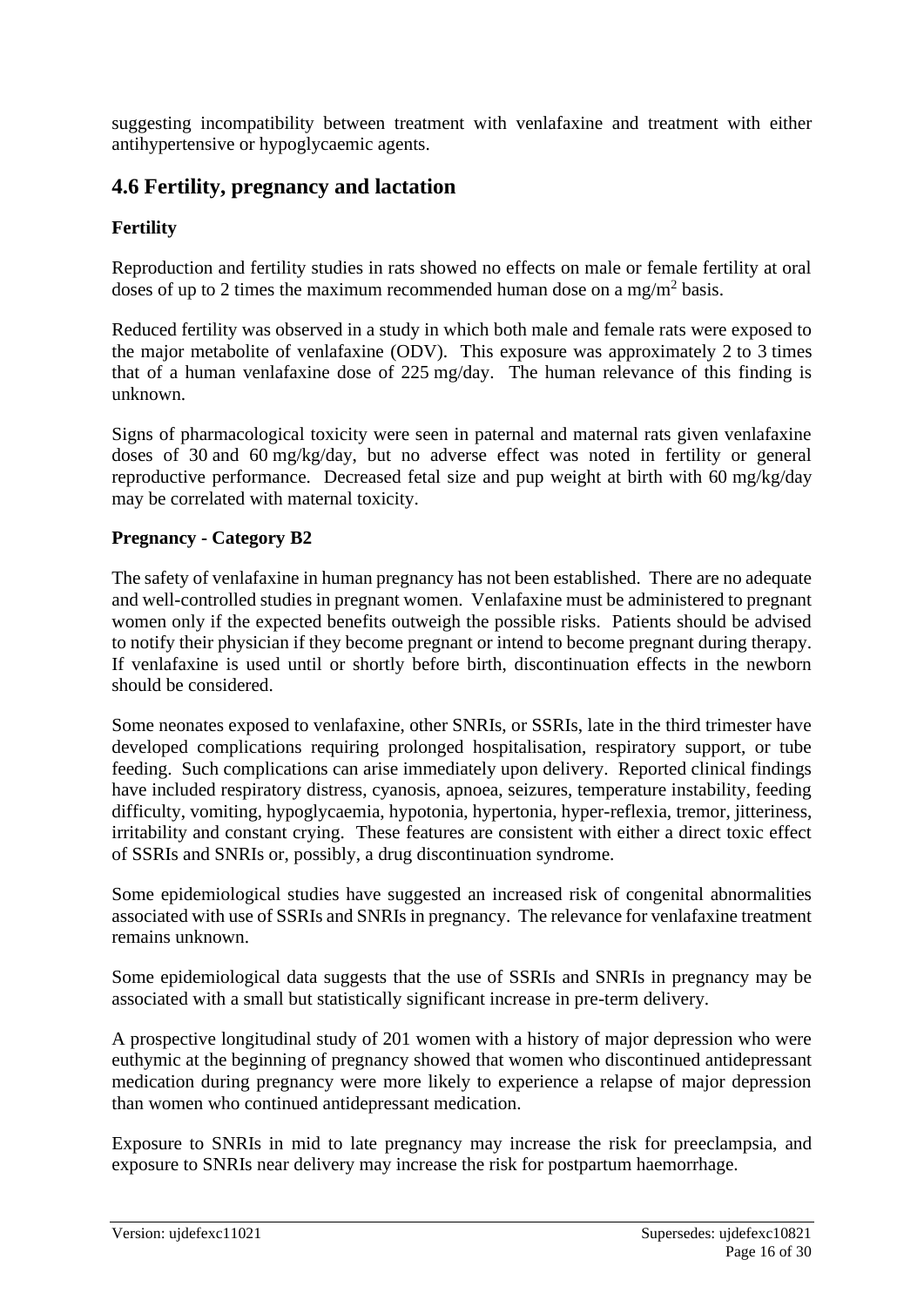### **Lactation**

Venlafaxine and/or its metabolites are secreted in milk of lactating rats at concentrations higher than those found in the plasma of the dam. Venlafaxine and its metabolites have been shown to pass into human milk. The total dose of venlafaxine and ODV ingested by breast fed infants can be as high as 9.2% of maternal intake. Therefore, the use of EFEXOR-XR in nursing women cannot be recommended. Exposed infants should be observed closely.

# **4.7 Effects on ability to drive and use machinery**

Although venlafaxine has been shown not to affect psychomotor, cognitive or complex behaviour performance in healthy volunteers, any psychoactive medication may impair judgement, thinking or motor skills, and patients should be cautioned about operating hazardous machinery, including automobiles, until they are reasonably certain that the treatment does not affect them adversely.

## **4.8 Undesirable effects**

Adverse effects are listed in the following table in Council for International Organizations of Medical Sciences (CIOMS) frequency categories:

Common: ≥1%; Uncommon: ≥0.1% and <1%; Rare: ≥0.01% and <0.1%; Very rare: <0.01%, Not known: cannot be estimated from the available data.

### **System Organ Class Adverse Effects**

#### *Blood and Lymphatic System Disorders*

| Rare: | Thrombocytopenia <sup>*</sup> , agranulocytosis <sup>*</sup> , |  | aplastic anaemia <sup>*</sup> , |
|-------|----------------------------------------------------------------|--|---------------------------------|
|       | pancytopenia <sup>*</sup> , neutropenia <sup>*</sup>           |  |                                 |

| <b>Immune System Disorders</b><br>Rare:   | Anaphylactic reaction*                                         |
|-------------------------------------------|----------------------------------------------------------------|
| <b>Endocrine Disorders</b>                |                                                                |
| Rare:                                     | Inappropriate antidiuretic hormone secretion*                  |
| Very rare:                                | Blood prolactin increased*                                     |
| <b>Metabolism and Nutrition Disorders</b> |                                                                |
| Common:                                   | Decreased appetite                                             |
| Uncommon:                                 | Hyponatraemia*                                                 |
| <b>Psychiatric Disorders</b>              |                                                                |
| Very common:                              | Insomnia                                                       |
| Common:                                   | state*, depersonalisation*, abnormal<br>Confusional<br>dreams, |
|                                           | nervousness, libido decreased, agitation*, anorgasmia          |
| Uncommon:                                 | Mania, hypomania, hallucination, abnormal orgasm, bruxism*,    |
|                                           | apathy                                                         |
| Rare:                                     | Delirium*                                                      |
| Not known:                                | Aggression                                                     |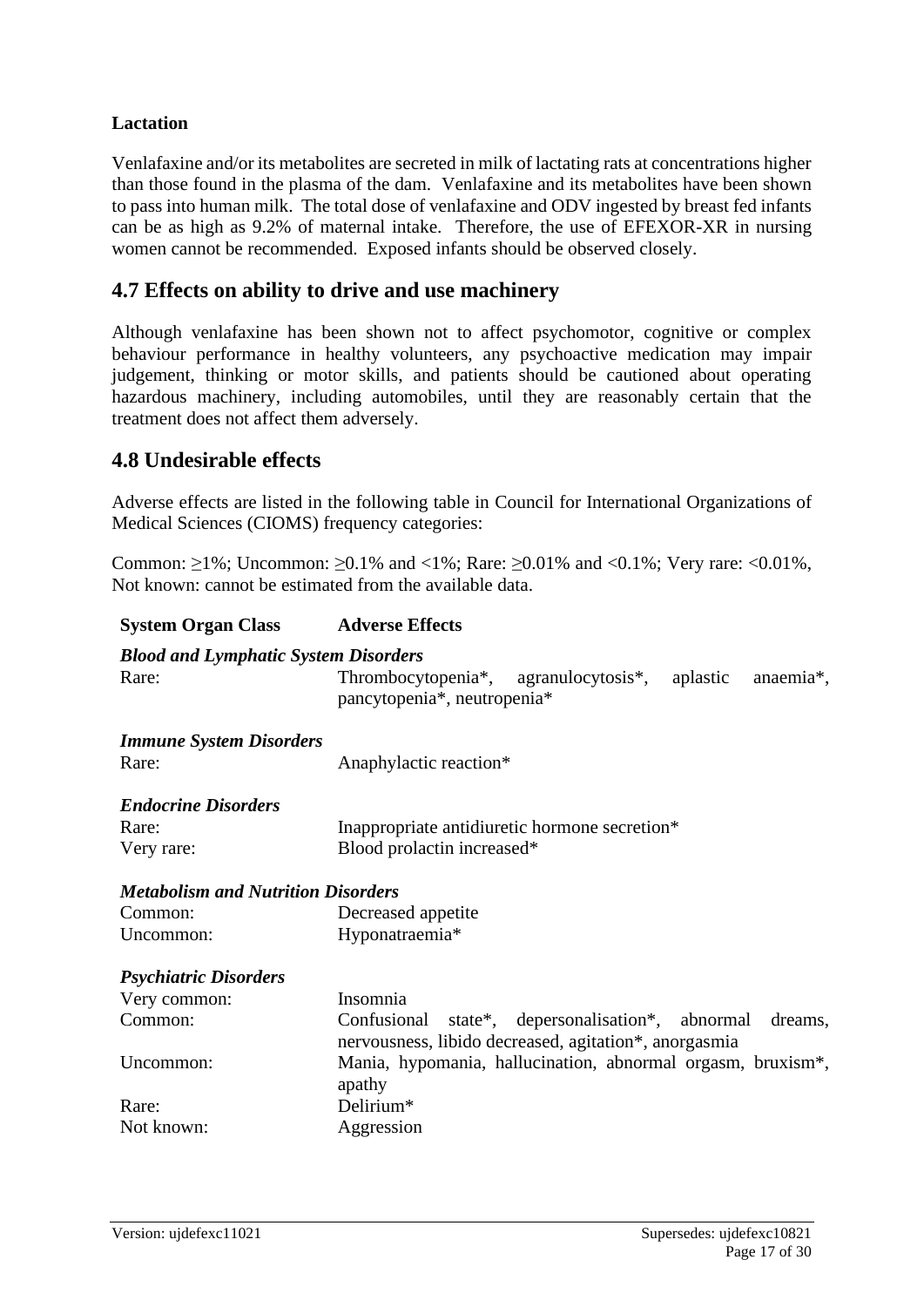| <b>System Organ Class</b>                              | <b>Adverse Effects</b>                                                                                           |  |  |  |  |  |
|--------------------------------------------------------|------------------------------------------------------------------------------------------------------------------|--|--|--|--|--|
| <b>Nervous System Disorders</b>                        |                                                                                                                  |  |  |  |  |  |
| Very common:                                           | Headache*, dizziness, sedation                                                                                   |  |  |  |  |  |
| Common:                                                | Akathisia*, tremor, paraesthesia, dysgeusia                                                                      |  |  |  |  |  |
| Uncommon:                                              | Syncope, myoclonus, balance disorder*, coordination abnormal*,<br>dyskinesia*                                    |  |  |  |  |  |
| Rare:                                                  | Neuroleptic malignant syndrome*, serotonergic syndrome*,<br>convulsion, dystonia*                                |  |  |  |  |  |
| Very rare:                                             | Tardive dyskinesia*                                                                                              |  |  |  |  |  |
| <b>Eye Disorders</b>                                   |                                                                                                                  |  |  |  |  |  |
| Common:                                                | Visual impairment, accommodation disorder, mydriasis                                                             |  |  |  |  |  |
| Rare:                                                  | Angle closure glaucoma*                                                                                          |  |  |  |  |  |
| <b>Ear and Labyrinth Disorders</b>                     |                                                                                                                  |  |  |  |  |  |
| Common:                                                | Tinnitus*                                                                                                        |  |  |  |  |  |
| <b>Cardiac Disorders</b>                               |                                                                                                                  |  |  |  |  |  |
| Common:                                                | Tachycardia, palpitations*                                                                                       |  |  |  |  |  |
| Rare:                                                  | Torsades de pointes*, ventricular tachycardia*, ventricular                                                      |  |  |  |  |  |
|                                                        | electrocardiogram<br>fibrillation*,<br>QT<br>prolonged*,<br>stress<br>cardiomyopathy (takotsubo cardiomyopathy)* |  |  |  |  |  |
| <b>Vascular Disorders</b>                              |                                                                                                                  |  |  |  |  |  |
| Common:                                                | Hypertension, hot flush.                                                                                         |  |  |  |  |  |
| Uncommon:                                              | Orthostatic hypotension, hypotension*.                                                                           |  |  |  |  |  |
| <b>Respiratory, Thoracic and Mediastinal Disorders</b> |                                                                                                                  |  |  |  |  |  |
| Common:                                                | Dyspnoea*, yawning                                                                                               |  |  |  |  |  |
| Rare:                                                  | Interstitial lung disease*, pulmonary eosinophilia*                                                              |  |  |  |  |  |
| <b>Gastrointestinal Disorders</b>                      |                                                                                                                  |  |  |  |  |  |
| Very common                                            | Nausea, dry mouth, constipation                                                                                  |  |  |  |  |  |
| Common:                                                | Diarrhoea*, vomiting                                                                                             |  |  |  |  |  |
| Uncommon:                                              | Gastrointestinal haemorrhage*                                                                                    |  |  |  |  |  |
| Rare:                                                  | Pancreatitis*                                                                                                    |  |  |  |  |  |
| <b>Hepatobiliary Disorders</b>                         |                                                                                                                  |  |  |  |  |  |
| Uncommon:                                              | Liver function test abnormal*                                                                                    |  |  |  |  |  |
| Rare:                                                  | Hepatitis*                                                                                                       |  |  |  |  |  |
| <b>Skin and Subcutaneous Tissue Disorders</b>          |                                                                                                                  |  |  |  |  |  |
| Very Common                                            | Hyperhidrosis*                                                                                                   |  |  |  |  |  |
| Common:                                                | Rash, pruritus*, night sweats*                                                                                   |  |  |  |  |  |
| Uncommon:                                              | Angioedema*, urticaria*, alopecia*, ecchymosis, photosensitivity<br>reaction                                     |  |  |  |  |  |
| Rare:                                                  | Stevens-Johnson<br>syndrome*, toxic epidermal<br>necrolysis*,<br>erythema multiforme*                            |  |  |  |  |  |

## *Musculoskeletal and Connective Tissue Disorders*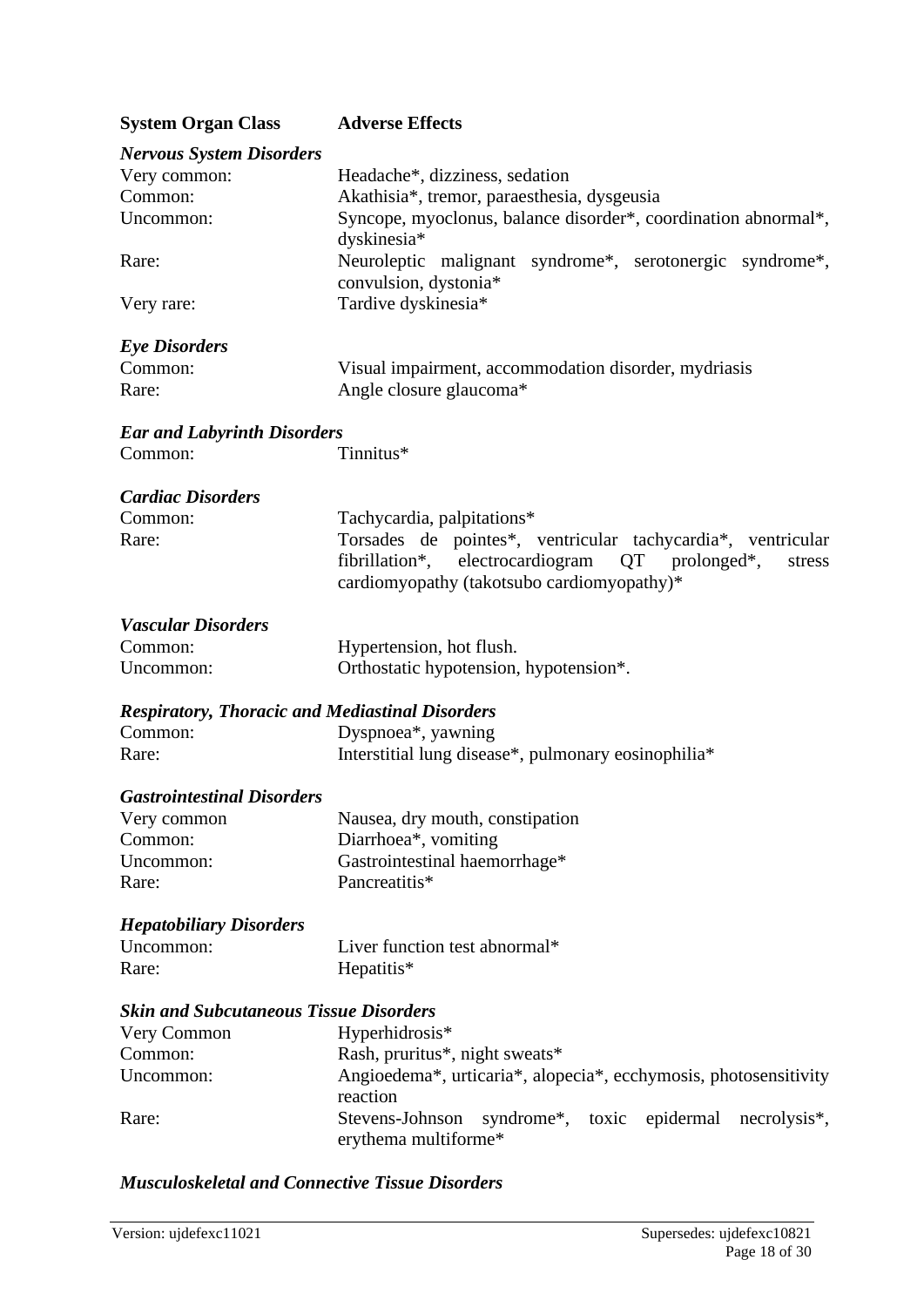| <b>System Organ Class</b> | <b>Adverse Effects</b> |
|---------------------------|------------------------|
| Common                    | Hypertonia             |
| Rare:                     | Rhabdomyolysis*        |

| <b>Renal and Urinary Disorders</b> |                                                     |  |  |  |  |  |
|------------------------------------|-----------------------------------------------------|--|--|--|--|--|
| Common:                            | Urinary hesitation, urinary retention, pollakiuria* |  |  |  |  |  |
| Uncommon:                          | Urinary incontinence <sup>*</sup> , proteinuria     |  |  |  |  |  |

#### *Reproductive System and Breast Disorders*

| Common:   | Erectile dysfunction, ejaculation disorder |
|-----------|--------------------------------------------|
| Uncommon: | Metrorrhagia*, menorrhagia*                |

| <b>General Disorders and Administration Site Conditions</b> |                                                                                                                                                                                                                                                                                                                                    |  |
|-------------------------------------------------------------|------------------------------------------------------------------------------------------------------------------------------------------------------------------------------------------------------------------------------------------------------------------------------------------------------------------------------------|--|
| $\sim$ $\sim$ $\sim$                                        | $\mathbf{r}$ $\mathbf{r}$ $\mathbf{r}$ $\mathbf{r}$ $\mathbf{r}$ $\mathbf{r}$ $\mathbf{r}$ $\mathbf{r}$ $\mathbf{r}$ $\mathbf{r}$ $\mathbf{r}$ $\mathbf{r}$ $\mathbf{r}$ $\mathbf{r}$ $\mathbf{r}$ $\mathbf{r}$ $\mathbf{r}$ $\mathbf{r}$ $\mathbf{r}$ $\mathbf{r}$ $\mathbf{r}$ $\mathbf{r}$ $\mathbf{r}$ $\mathbf{r}$ $\mathbf{$ |  |

| Common:   | Fatigue, asthenia, chills* |
|-----------|----------------------------|
| Uncommon: | Mucosal haemorrhage*       |

#### *Investigations*

| <b>INVOUUS WUUTUD</b> |                                                                 |
|-----------------------|-----------------------------------------------------------------|
| Common:               | Blood cholesterol increased, weight decreased, weight increased |
| Rare:                 | Bleeding time prolonged*                                        |

### *Injury, Poisoning and Procedural Complications*

Uncommon: Bone fracture

\*Identified post-marketing.

#### **Discontinuation Effects**

Discontinuation effects are well known to occur with antidepressants, and it is therefore recommended that the dosage is tapered gradually and the patient monitored (see section 4.2). The following symptoms have been reported in association with abrupt discontinuation or dose-reduction, or tapering of treatment: hypomania, anxiety, agitation, nervousness, confusion, insomnia or other sleep disturbances, fatigue, somnolence, paraesthaesia, dizziness, convulsion, vertigo, headache, flu-like symptoms, tinnitus, impaired coordination and balance, tremor, sweating, dry mouth, anorexia, diarrhoea, nausea, vomiting, visual impairment, and hypertension. In pre-marketing studies, the majority of discontinuation reactions were mild and resolved without treatment (see sections 4.2 and 4.4). While these events are generally selflimiting, there have been reports of serious discontinuation symptoms, and sometimes these effects can be protracted and severe.

In the Social Anxiety Disorder pooled short-term studies, the most common taper/post-studyemergent adverse events were dizziness (13%), nausea (7%), insomnia (3%), nervousness (3%) and asthenia (2%). In the 6-month study, the most common taper/post-study treatment emergent adverse events were dizziness (21% and 16%) and nausea (7% and 10%) for EFEXOR-XR 75 mg and EFEXOR-XR 150-225 mg, respectively.

### **Paediatric Patients** (see section 4.4, Paediatric Use)

In general, the adverse reaction profile of venlafaxine in placebo-controlled clinical trials in children and adolescents (aged 6 to 17) was similar to that seen in adults.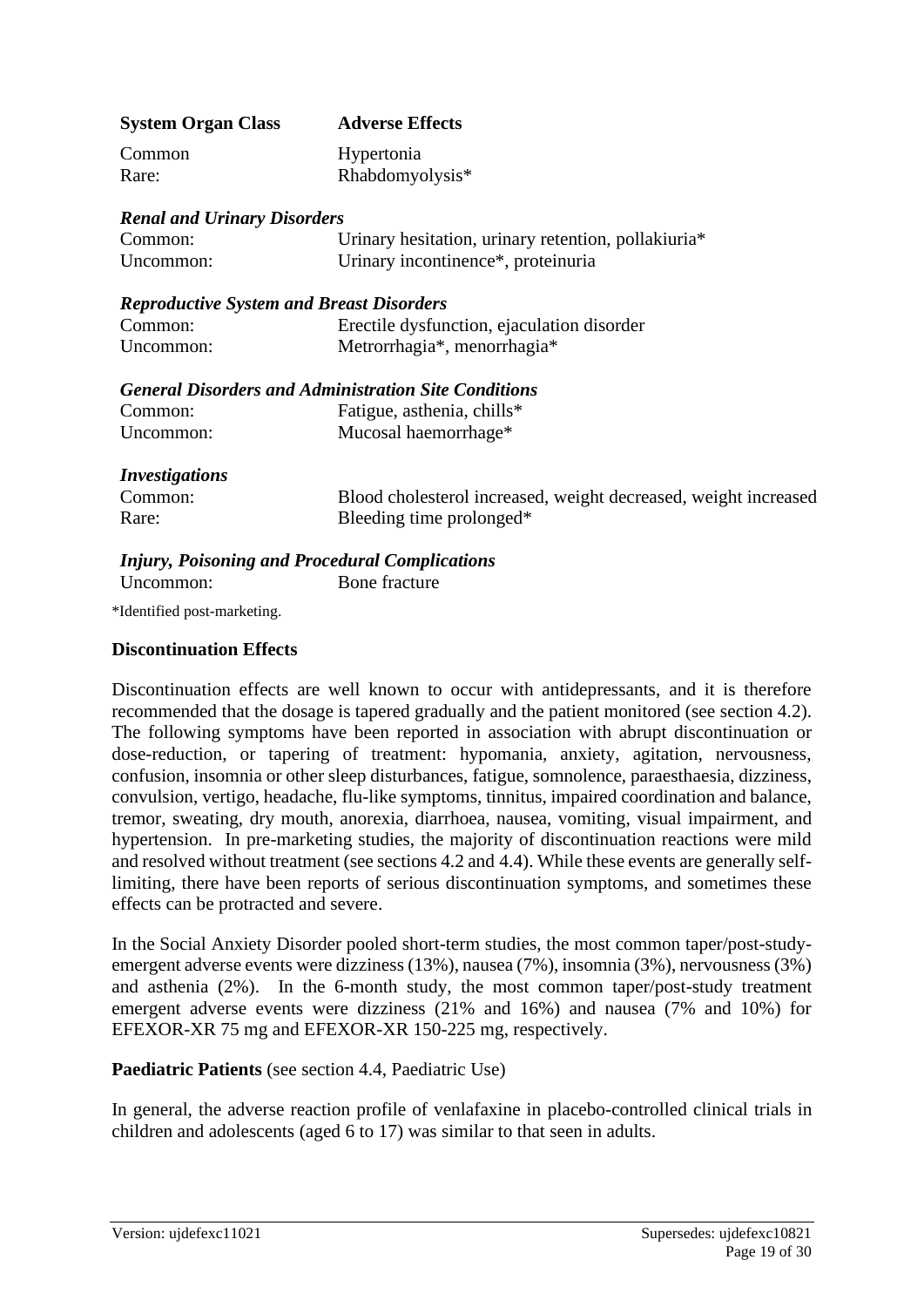As with adults, decreased appetite, weight loss, increased blood pressure and increased serum cholesterol were observed. Particularly, the following adverse reactions were observed: abdominal pain, agitation, dyspepsia, ecchymosis, epistaxis and myalgia.

In paediatric clinical trials, there were increased reports of hostility and, especially in major depression, suicide-related adverse events such as suicidal ideation and self-harm.

## **Reporting of Suspected Adverse Reactions**

Reporting suspected adverse reactions after authorisation of the medicine is important. It allows continued monitoring of the benefit/risk balance of the medicine. Healthcare professionals are asked to report any suspected adverse reactions [https://nzphvc.otago.ac.nz/reporting/.](https://nzphvc.otago.ac.nz/reporting/)

# **4.9 Overdosage**

In managing overdosage, consider the possibility of multiple medication involvement (see section 4.5).

### **Signs and Symptoms**

During pre-marketing trials, most patients who have overdosed with venlafaxine were asymptomatic. Of the remainder, somnolence was the most commonly reported symptom. Mild sinus tachycardia and mydriasis have also been reported. There were no reports of seizures, respiratory distress, significant cardiac disturbances, or significant laboratory test result abnormalities among any of the cases reported to date. However, seizures and respiratory distress occurred in one patient in an on-going study who ingested an estimated 2.75 g of venlafaxine with naproxen and thyroxine. Generalised convulsions and coma resulted and emergency resuscitation was required. Recovery was good without sequelae.

In post-marketing experience, overdose with venlafaxine was reported predominantly in combination with alcohol and/or other drugs. The most commonly reported events in overdose include tachycardia, changes in level of consciousness (ranging from somnolence to coma), mydriasis, seizures, and vomiting. Other events reported include electrocardiogram changes (e.g. prolongation of QTc interval, bundle branch block, QRS prolongation), ventricular fibrillation, ventricular tachycardia (including torsades de pointes), bradycardia, hypotension, vertigo, and death. Serotonin toxicity has been reported in association with venlafaxine overdose.

### **Fatal Overdoses**

Published retrospective studies report that venlafaxine overdosage may be associated with an increased risk of fatal outcomes compared to that observed with SSRI antidepressant products, but lower than that for tricyclic antidepressants. Epidemiological studies have shown that venlafaxine-treated patients have a higher burden of suicide risk factors than SSRI patients. The extent to which the finding of an increased risk of fatal outcomes can be attributed to the toxicity of venlafaxine in overdosage as opposed to some characteristics of venlafaxine-treated patients is not clear. Prescriptions of venlafaxine should be written for the smallest quantity of drug consistent with good patient management, in order to reduce the risk of overdose (see section 4.4, Clinical Worsening and Suicide Risk).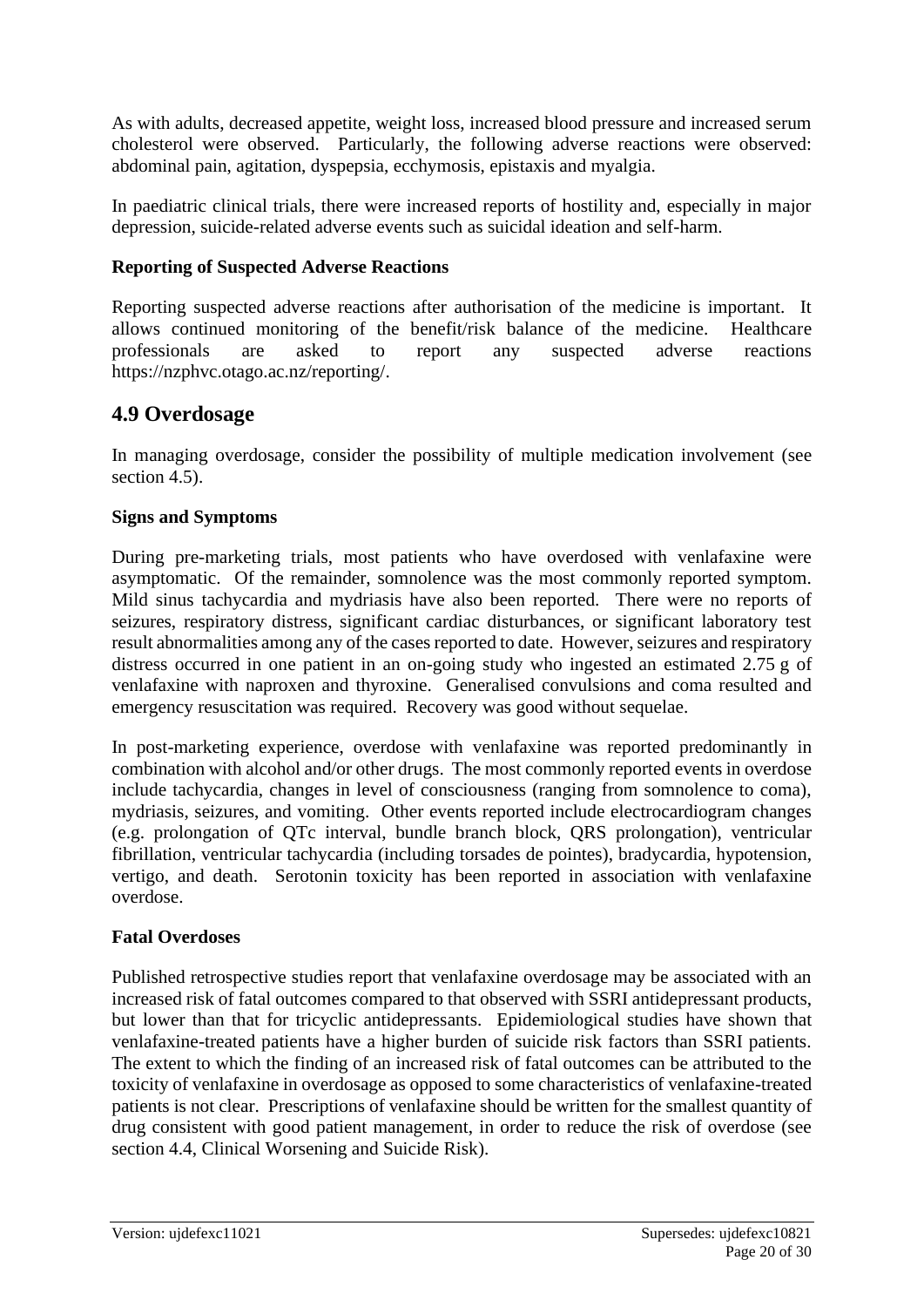### **Management of Overdosage**

General supportive and symptomatic measures are recommended. Ensure an adequate airway, oxygenation and ventilation. Cardiac rhythm and vital signs must be monitored. Administration of activated charcoal may also limit drug absorption. Where there is a risk of aspiration, induction of emesis is not recommended. No specific antidotes for venlafaxine are known. Forced diuresis, dialysis, haemoperfusion and exchange transfusion are unlikely to be of benefit. Venlafaxine and ODV are not considered dialyzable because haemodialysis clearance of both compounds is low.

For advice on the management of overdose please contact the National Poisons Centre on 0800 POISON (0800 764766).

# **5. PHARMACOLOGICAL PROPERTIES**

# **5.1 Pharmacodynamic properties**

EFEXOR-XR capsules are an extended-release formulation, which release the active constituent, venlafaxine hydrochloride, from spheroids within the capsule. Drug release is controlled by diffusion through the coating membrane on the spheroids and is not pH dependent.

Venlafaxine is a structurally novel antidepressant for oral administration; it is chemically unrelated to tricyclic, tetracyclic, or other available antidepressant agents.

The antidepressant action of venlafaxine in humans is believed to be associated with its potentiation of neurotransmitter activity in the central nervous system (CNS). Preclinical studies have shown that venlafaxine and its major metabolite, O-desmethylvenlafaxine (ODV), are potent inhibitors of serotonin and noradrenaline reuptake, and also weakly inhibit dopamine reuptake. Venlafaxine is a racemate. The R-enantiomer is relatively more potent than the Senantiomer with regard to inhibition of noradrenaline reuptake; the S-enantiomer is more potent regarding inhibition of serotonin reuptake. Both enantiomers are more potent on serotonin compared to noradrenaline reuptake. The enantiomers of ODV also inhibit both noradrenaline and serotonin reuptake, with the R-enantiomer being more potent. Venlafaxine and its major metabolite appear to be equipotent with respect to their overall action on neurotransmitter re-uptake and receptor binding. Studies in animals show that tricyclic antidepressants may reduce  $\beta$ -adrenergic receptor responsiveness following chronic administration. In contrast, venlafaxine and ODV reduce  $\beta$ -adrenergic responsiveness after both acute (single dose) and chronic administration.

Venlafaxine has no significant affinity for rat brain muscarinic, H1-histaminergic or  $\alpha$ 1adrenergic receptors *in vitro*. Pharmacological activity at these receptors is potentially associated with various sedative, cardiovascular, and anticholinergic effects seen with other psychotropic drugs. Venlafaxine does not possess monoamine oxidase (MAO) inhibitory activity.

*In vitro* studies revealed that venlafaxine has virtually no affinity for opiate, benzodiazepine, phencyclidine (PCP), or N-methyl-D-aspartic acid (NMDA) receptors. Venlafaxine also does not produce noradrenaline release from brain slices. It has no significant CNS stimulant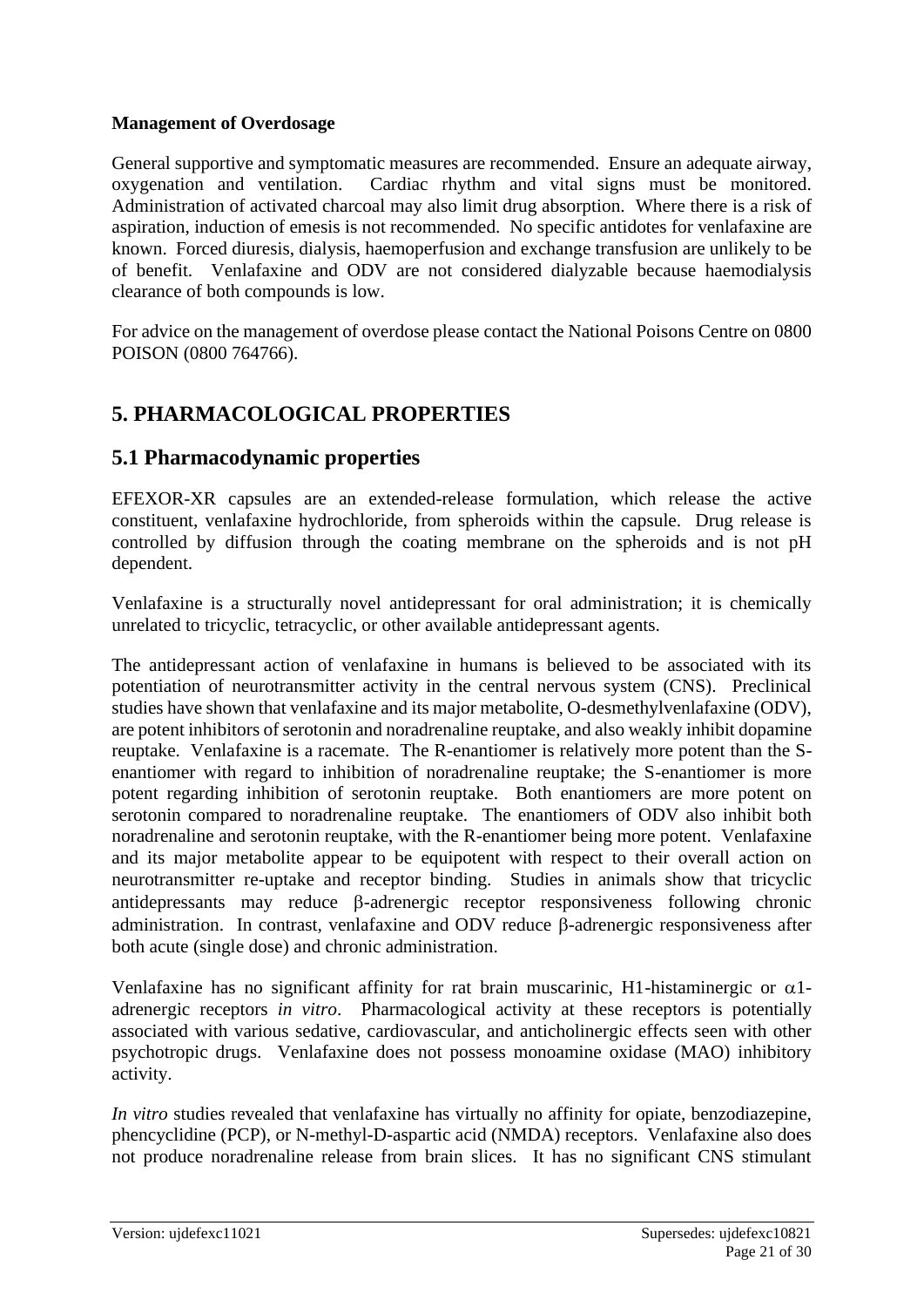activity in rodents. In primate drug discrimination studies, venlafaxine showed no significant stimulant or depressant abuse liability.

#### **Clinical Trials**

#### *Major Depression*

Three double blind, placebo controlled trials, of up to 12 weeks duration, have examined the clinical efficacy of EFEXOR-XR in the treatment of major depression. One of these studies also incorporated an active comparator, paroxetine. These studies showed EFEXOR-XR to have greater efficacy than both placebo and paroxetine in reducing depression.

#### *Generalised Anxiety Disorder*

Five placebo-controlled trials were conducted to evaluate the efficacy of EFEXOR-XR in the treatment of anxiety. Two trials were eight-week studies, utilising EFEXOR-XR doses of 75 mg, 150 mg and 225 mg/day and of 75 mg and 150 mg/day. In one of these, buspirone was found not to be significantly different to placebo or to EFEXOR-XR. However, EFEXOR-XR was found to be superior to placebo. Two other trials were the first eight-weeks of two long term studies, utilising EFEXOR-XR doses of 75 mg-225 mg/day and of 37.5 mg, 75 mg and 150 mg/day.

Four studies demonstrated superiority of EFEXOR-XR over placebo on at least five of the following efficacy scales: HAM-A total score, the HAM-A psychic anxiety factor, the Hospital Anxiety and Depression (HAD) anxiety subscale, and the CGI severity of illness scale, as well as the HAM-A anxious mood and tension item. Two of these four studies continued for up to six months. These two studies, which utilised EFEXOR-XR doses of 75 mg–225 mg/day and 37.5 mg, 75 mg and 150 mg/day demonstrated superiority of EFEXOR-XR over placebo on the HAM-A total score, HAM-A psychic anxiety factor, the HAD anxiety factor, and the CGI severity of illness scale, as well as the HAM-A anxious mood item.

The fifth trial was a short-term (8 week) comparison of the efficacy of 2 fixed doses of EFEXOR-XR (75 mg and 150 mg) with placebo and diazepam followed by a comparison of the long-term (6-month) efficacy of EFEXOR-XR and placebo in the prevention of relapse. The most important results were the primary efficacy variables at week 8 using an LOCF analysis. These demonstrated no significant differences between either venlafaxine and placebo, or diazepam and placebo for any of the primary efficacy variables. In view of this failure to demonstrate any effectiveness of either venlafaxine or diazepam over placebo, the long-term outcomes of this study are not of clinical or theoretical value. In conclusion, this study showed no anxiolytic effect of either diazepam or placebo in the short-term (8 week phase).

**Baseline and Final Mean HAM-A Total and CGI Severity Scores for Placebo-Controlled GAD Studies**

| <b>Study Number</b>                                    | ----------- HAM-A Total---------- |                 |       | ----------- CGI Severity --------- |                 |       |
|--------------------------------------------------------|-----------------------------------|-----------------|-------|------------------------------------|-----------------|-------|
| Treatment                                              | n                                 | <b>Baseline</b> | Final | n                                  | <b>Baseline</b> | Final |
| $210$ (8-week study)<br>Placebo<br>Venlafaxine XR (mg) | 96                                | 24.1            | 14.7  | 96                                 | 4.4             | 3.2   |
| 75                                                     | 86                                | 24.7            | 13.5  | 86                                 | 4.5             | 3.0   |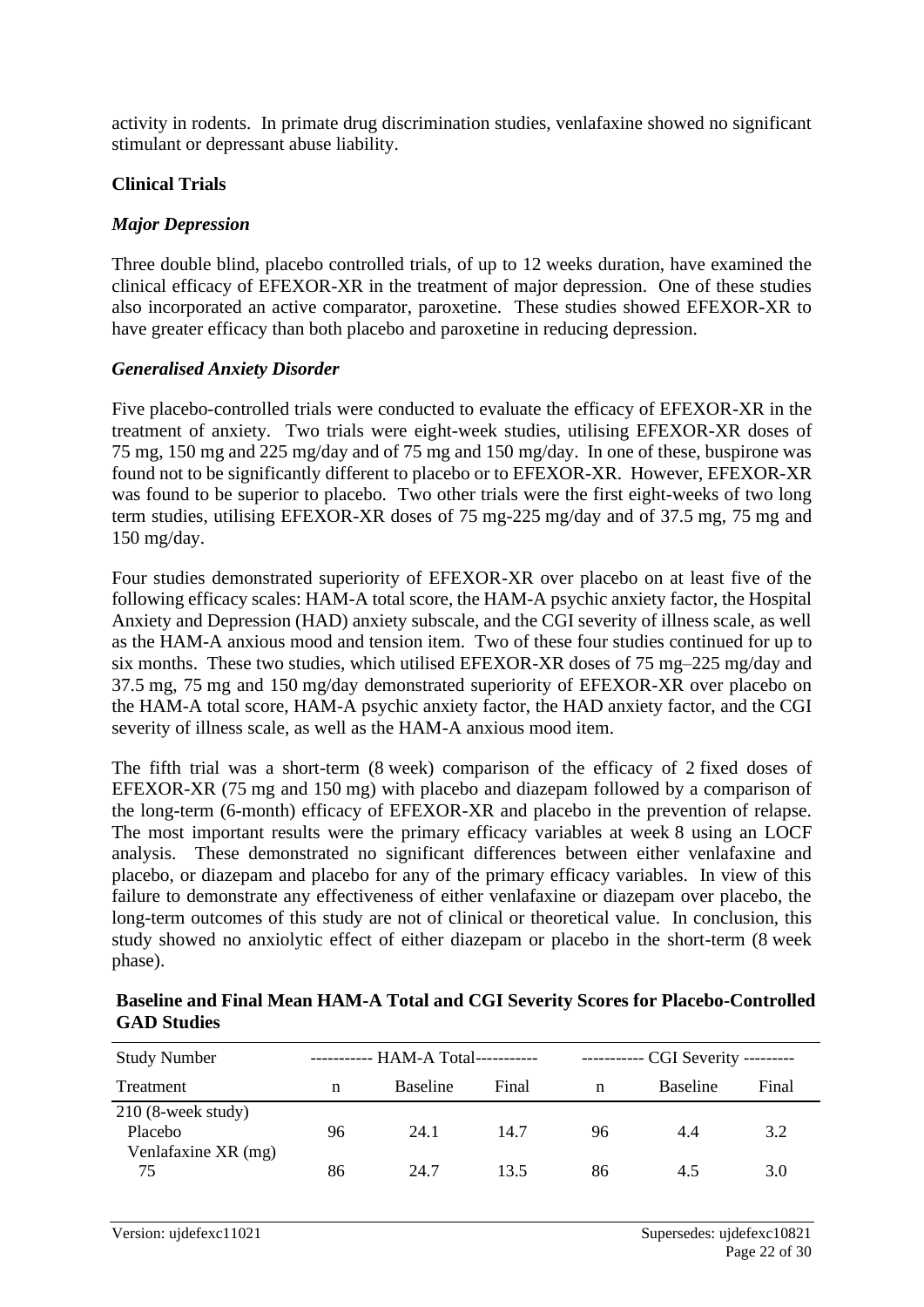| <b>Study Number</b>  | ----------- HAM-A Total----------- |                 |       | ----------- CGI Severity --------- |                 |       |
|----------------------|------------------------------------|-----------------|-------|------------------------------------|-----------------|-------|
| Treatment            | $\mathbf n$                        | <b>Baseline</b> | Final | $\mathbf n$                        | <b>Baseline</b> | Final |
| 150                  | 81                                 | 24.5            | 12.3  | 81                                 | 4.5             | 2.9   |
| 225                  | 86                                 | 23.6            | 11.9  | 86                                 | 4.4             | 2.8   |
| $214$ (8-week study) |                                    |                 |       |                                    |                 |       |
| Placebo              | 98                                 | 23.7            | 15.4  | 98                                 | 4.3             | 3.3   |
| Venlafaxine XR (mg)  |                                    |                 |       |                                    |                 |       |
| 75                   | 87                                 | 23.7            | 13.0  | 87                                 | 4.2             | 2.8   |
| 150                  | 87                                 | 23.0            | 13.6  | 87                                 | 4.2             | 3.0   |
| <b>Buspirone</b>     | 93                                 | 23.8            | 14.3  | 93                                 | 4.2             | 3.2   |
| 218 (6-month study)  |                                    |                 |       |                                    |                 |       |
| Placebo              | 123                                | 24.9            | 16.2  | 123                                | 4.4             | 3.5   |
| Venlafaxine XR (mg)  |                                    |                 |       |                                    |                 |       |
| $75 - 225$           | 115                                | 25.0            | 11.6  | 115                                | 4.4             | 2.7   |
| 377 (8-week period)  |                                    |                 |       |                                    |                 |       |
| Placebo              | 96                                 | 27.7            | 15.1  | 89                                 | 4.8             | 3.2   |
| Venlafaxine XR (mg)  |                                    |                 |       |                                    |                 |       |
| 75                   | 181                                | 28.0            | 12.8  | 160                                | 4.9             | 2.9   |
| 150                  | 169                                | 28.0            | 14.2  | 146                                | 4.9             | 3.1   |
| Diazepam             | 89                                 | 28.4            | 13.5  | 79                                 | 4.8             | 2.9   |
| 378 (6-month study)  |                                    |                 |       |                                    |                 |       |
| Placebo              | 129                                | 26.7            | 15.6  | 129                                | 4.6             | 3.2   |
| Venlafaxine XR (mg)  |                                    |                 |       |                                    |                 |       |
| 37.5                 | 138                                | 26.6            | 12.6  | 138                                | 4.4             | 2.6   |
| 75                   | 130                                | 26.3            | 10.4  | 129                                | 4.4             | 2.4   |
| 150                  | 131                                | 26.3            | 9.5   | 131                                | 4.6             | 2.2   |

### **Baseline and Final Mean HAM-A Total and CGI Severity Scores for Placebo-Controlled GAD Studies**

### *Depression Relapse/Recurrence*

A long-term study of depressed outpatients who had responded to EFEXOR-XR during an initial 8-week open-label treatment phase and were randomly assigned to continuation on EFEXOR-XR or placebo for 6 months demonstrated a significantly lower relapse rate for patients taking EFEXOR-XR compared with those on placebo.

In a second long-term study, outpatients with a history of recurrent depression who had responded to EFEXOR (the immediate-release form of venlafaxine) by 8 weeks and maintained improvement during an initial 6-month open-label treatment phase were randomly assigned to maintenance therapy on EFEXOR or placebo for 12 months. Significantly fewer patients taking EFEXOR compared with those on placebo had a reappearance of depression.

### *Social Anxiety Disorder*

The efficacy of EFEXOR-XR as a treatment for social anxiety disorder (also known as social phobia) was established in four double-blind, parallel-group, 12-week, multi-centre, placebocontrolled, flexible-dose studies and one double-blind, parallel-group, 6-month, fixed/flexibledose study in adult outpatients meeting the Diagnostic and Statistical Manual (DSM)-IV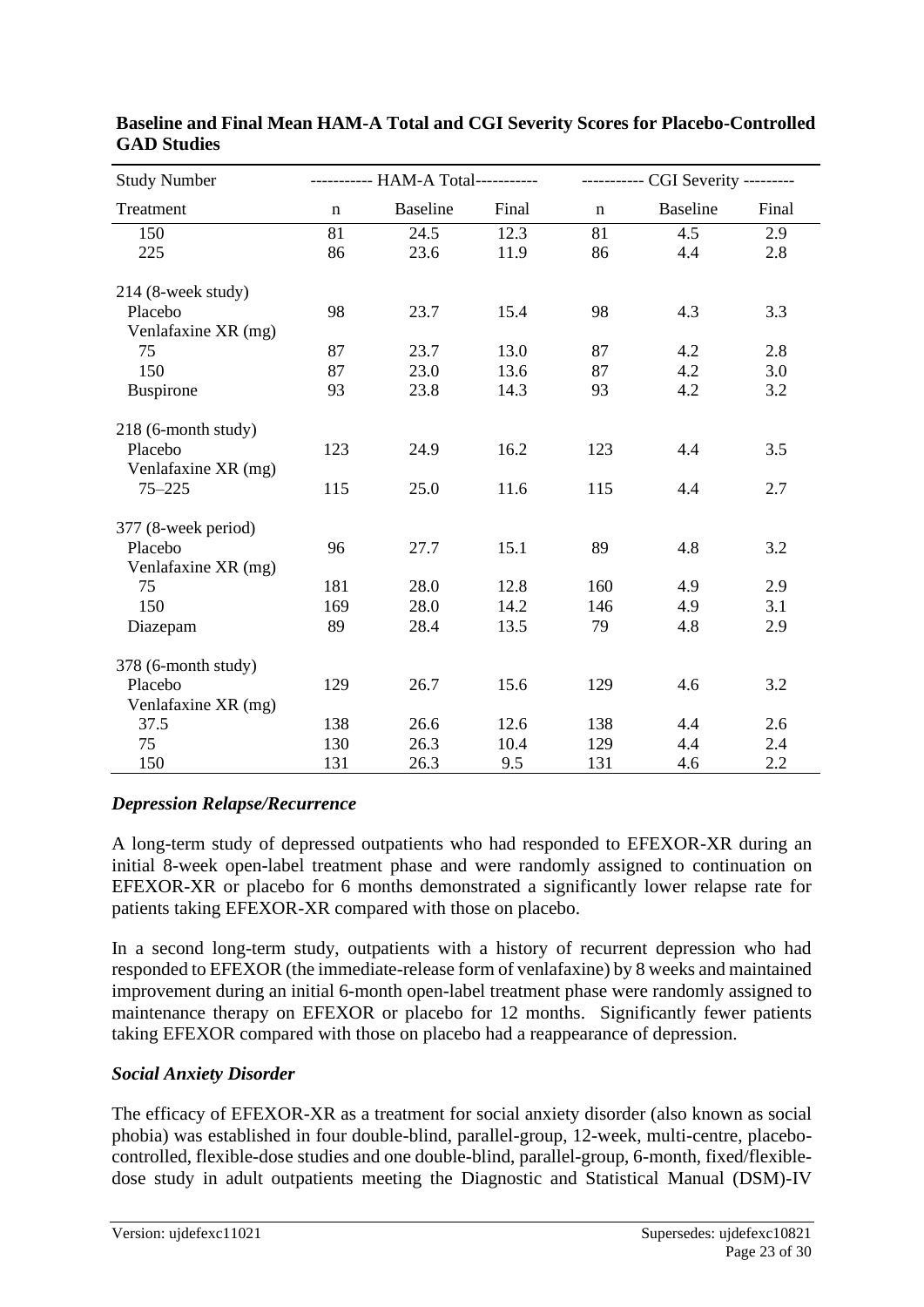criteria for Social Anxiety Disorder. Patients received doses in a range of 75-225 mg/day. Efficacy was assessed with the Liebowitz Social Anxiety Scale (LSAS). The LSAS measures the relationship of impairment because of social anxiety disorder symptoms by evaluating a patient's fear and avoidance in a broad range of situations (i.e., 13 performance and 11 social interaction situations). Psychometric studies have shown the LSAS to be a valid and reliable measure of social anxiety.<sup>1</sup> The LSAS scale has also been shown to be sensitive to differences between active and placebo treatments.<sup>2</sup>

The results of these trials are presented in the table below. In these five trials, EFEXOR-XR was significantly more effective than placebo on change from baseline to endpoint on the LSAS total score.

| <b>Variable</b>                     | No. of          | Raw          | <b>Adjusted</b>  | <b>Adjusted</b>    | p-value vs.    |
|-------------------------------------|-----------------|--------------|------------------|--------------------|----------------|
| <b>Study Number</b>                 | <b>Patients</b> | baseline     | <b>Final On-</b> | <b>Mean Change</b> | <b>Placebo</b> |
| <b>Treatment Group</b>              |                 | <b>Score</b> | therapy Score    | from Baseline      |                |
|                                     |                 |              |                  |                    |                |
| Short-term (12 week) Studies        |                 |              |                  |                    |                |
| <b>LSAS</b>                         |                 |              |                  |                    |                |
| Study 1                             |                 |              |                  |                    |                |
| Placebo                             | 138             | 86.7         | 69.0             | $-19.9$            |                |
| Venlafaxine XR <sup>a</sup>         | 133             | 91.1         | 57.8             | $-31.0$            | < 0.001        |
| Study $2^b$                         |                 |              |                  |                    |                |
| Placebo                             | 135             | 87.4         | 66.9             | $-22.1$            |                |
| Venlafaxine XR <sup>a</sup>         | 126             | 90.8         | 56.3             | $-32.8$            | 0.003          |
| Study 3                             |                 |              |                  |                    |                |
| Placebo                             | 132             | 83.6         | 64.5             | $-19.1$            |                |
| Venlafaxine XR <sup>a</sup>         | 129             | 83.2         | 47.6             | $-36.0$            | < 0.001        |
| Paroxetine <sup>c</sup>             | 128             | 83.9         | 48.1             | $-35.4$            | < 0.001        |
| Study 4                             |                 |              |                  |                    |                |
| Placebo                             | 144             | 86.1         | 64.3             | $-22.2$            |                |
| Venlafaxine XR                      | 133             | 86.2         | 51.5             | $-35.0$            | < 0.001        |
| Paroxetine                          | 136             | 87.2         | 47.3             | $-39.2$            | < 0.001        |
|                                     |                 |              |                  |                    |                |
| Long-term (6 month) Study           |                 |              |                  |                    |                |
| <b>LSAS</b>                         |                 |              |                  |                    |                |
| Study 5                             |                 |              |                  |                    |                |
| Placebo                             | 126             | 89.3         | 65.6             | $-23.5$            |                |
| Venlafaxine XR (total) <sup>d</sup> | 238             | 89.0         | 51.2             | $-37.8$            | < 0.001        |
| Venlafaxine XR 75mg                 | 119             | 91.8         | 51.0             | $-38.1$            | < 0.001        |
| Venlafaxine 150-225mg               | 119             | 86.2         | 51.5             | $-37.6$            | < 0.001        |

**Summary of Results for Primary Efficacy Variable in ITT Patients at Final On-Therapy Visit: 12 week and 6 month**

a: Flexible dose range for venlafaxine XR was 75-225mg/day; b: Data shown are for ITT population; c: Flexible dose range for paroxetine was 20-50mg/day; d: Primary treatment group. Abbreviations: ITT = intent to treat; LSAS = Liebowitz Social Anxiety Scale.

### *Panic Disorder*

The efficacy of EFEXOR-XR capsules as a treatment for panic disorder was established in two double-blind, 12-week, multicentre, placebo-controlled studies in adult outpatients meeting

<sup>1</sup> Clark DB, *et al.* Systematic assessment of social phobia in clinical practice*. Depress and Anxiety* 1997;6:47-61.

<sup>2</sup> Davidson JRT, *et al*. Treatment of social phobia with clonazepam and placebo. *J Clin Psychopharmacol*. 1993;13:423-428.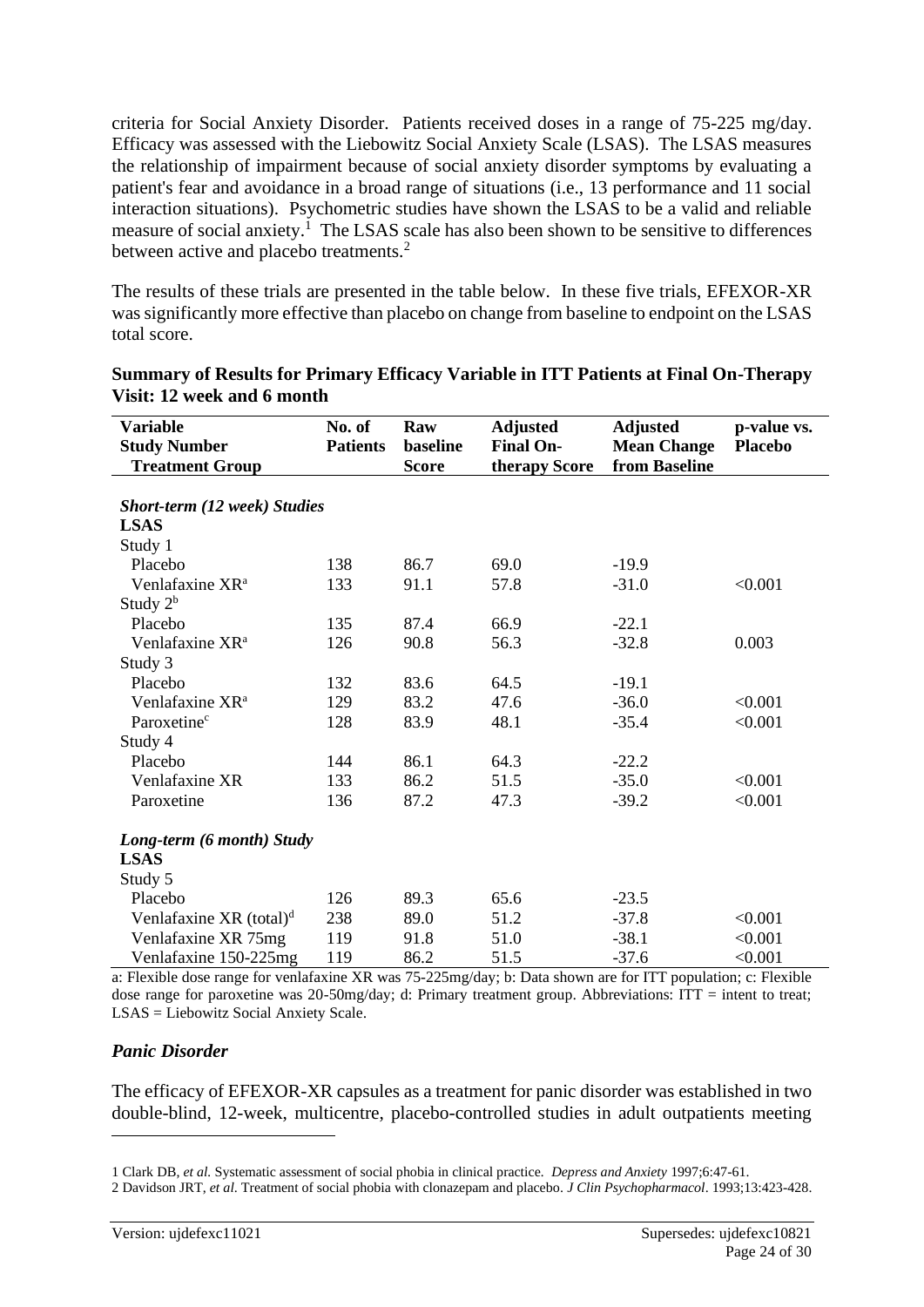DSM-IV criteria for panic disorder, with or without agoraphobia. Patients received fixed doses of 75 or 150 mg/day in one study and 75 or 225 mg/day in the other study.

Efficacy was assessed on the basis of outcomes in three variables: (1) percentage of patients free of full-symptom panic attacks on the Panic and Anticipatory Anxiety Scale (PAAS), (2) mean change from baseline to endpoint on the Panic Disorder Severity Scale (PDSS) total score, and (3) percentage of patients rated as responders (much improved or very much improved) in the Clinical Global Impressions (CGI) Improvement scale. In these two trials, EFEXOR-XR was significantly more effective than placebo in all three variables.

Examination of subsets of the population studied did not reveal any differential responsiveness on the basis of gender. There was insufficient information to determine the effect of age or race on outcome in these studies.

In a longer-term study, adult outpatients meeting DSM-IV criteria for panic disorder who had responded during a 12-week open phase with EFEXOR-XR (75 to 225 mg/day) were randomly assigned to continue the same EFEXOR-XR dose (75, 150, or 225 mg) or switch to placebo for observation for relapse during a 6-month double-blind phase. Response during the open phase was defined as  $\geq$ 1 full-symptom panic attack per week during the last 2 weeks of the open phase and a CGI Improvement score of 1 (very much improved) or 2 (much improved). Relapse during the double-blind phase was defined as having 2 or more full-symptom panic attacks per week for 2 consecutive weeks or having discontinued due to loss of effectiveness. Patients receiving continued EFEXOR-XR treatment experienced significantly lower relapse rates over the subsequent 6 months compared with those receiving placebo.

# *Cardiac Electrophysiology*

In a dedicated thorough QTc study in healthy subjects, venlafaxine did not prolong the QT interval to any clinically relevant extent at a dose of 450 mg/day (given as 225 mg twice a day).

# **5.2 Pharmacokinetic properties**

Steady-state concentrations of venlafaxine and ODV are attained within 3 days of oral multiple-dose therapy. Venlafaxine and ODV exhibited linear kinetics over the dose range of 75 to 450 mg/day. Mean  $\pm$  SD steady state plasma clearance of venlafaxine and ODV is  $1.3 \pm 0.6$  and  $0.4 \pm 0.2$  L/h/kg, respectively; apparent elimination half-life is  $5 \pm 2$  and  $11 \pm 2$ hours, respectively; and apparent (steady-state) volume of distribution is  $7.5 \pm 3.7$  and  $5.7 \pm 1.8$  L/kg, respectively.

### **Absorption**

On the basis of mass balance studies, at least 92% of a single oral dose of venlafaxine is absorbed, indicating that absorption of venlafaxine is nearly complete. However, the presystemic metabolism of venlafaxine (which primarily forms the active metabolite, ODV) reduces the absolute bioavailability of venlafaxine to  $42\% \pm 15\%$ .

After administration of EFEXOR-XR (150 mg q24 hours), the peak plasma concentrations (C<sub>max</sub>) of venlafaxine (150 ng/mL) and ODV (260 ng/mL) were attained within  $6.0 \pm 1.5$  and  $8.8 \pm 2.2$  hours, respectively. The rate of absorption of venlafaxine from the EFEXOR-XR capsule is slower than its rate of elimination. Therefore, the apparent elimination half-life of venlafaxine following administration of EFEXOR-XR (15  $\pm$  6 hours) is actually the absorption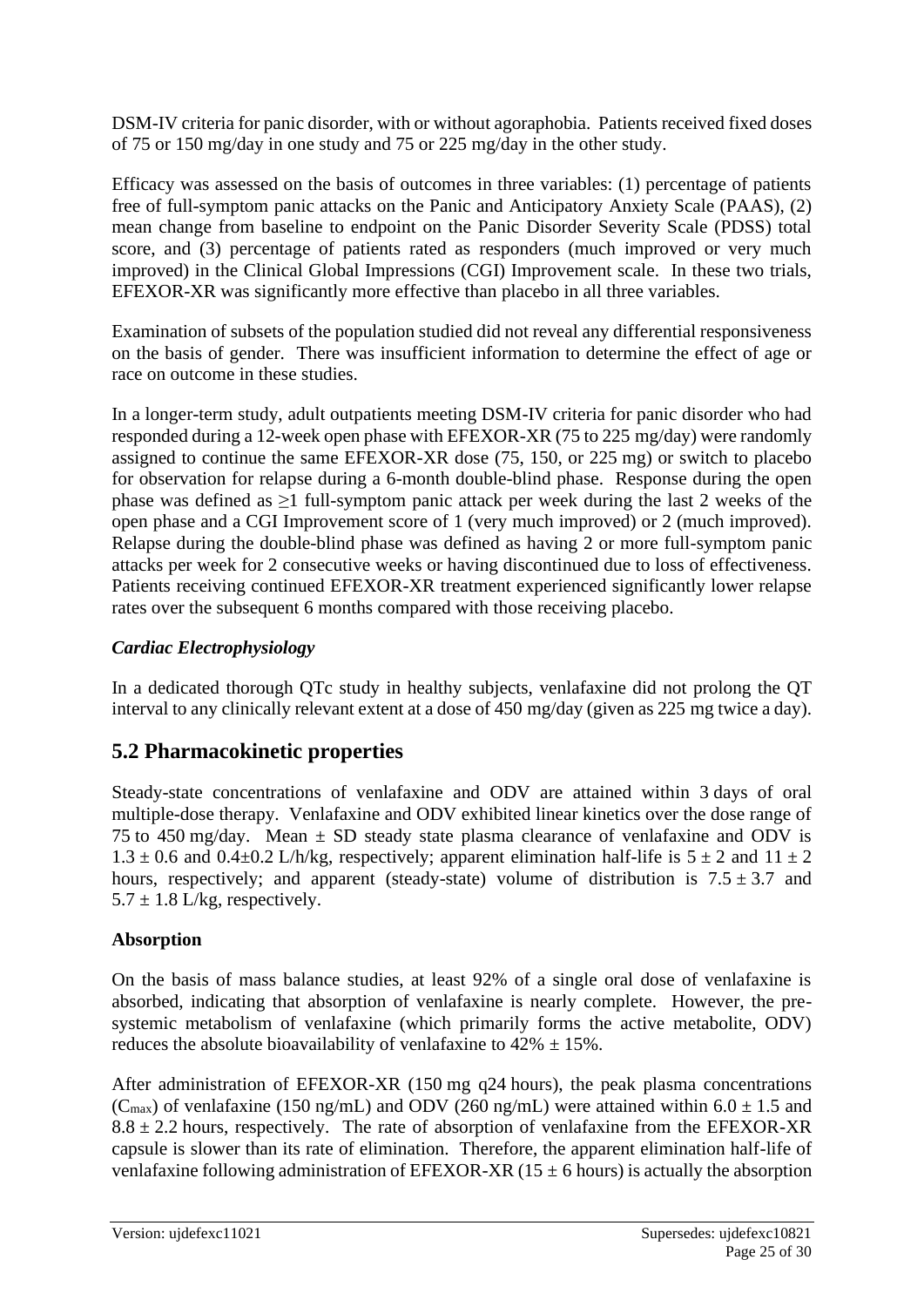half-life instead of the true disposition half-life  $(5 \pm 2 \text{ hours})$  observed following administration of an immediate-release tablet.

When equal doses of venlafaxine, administered either as an immediate-release tablet taken in divided doses or as a modified-release capsule, were taken once a day, the exposure (AUC, area under the concentration curve) to both venlafaxine and ODV was similar for the two treatments, and the fluctuation in plasma concentrations was slightly lower following treatment with the EFEXOR-XR capsule. Therefore, the EFEXOR-XR capsule provides a slower rate of absorption, but the same extent of absorption (i.e., AUC), as the venlafaxine immediaterelease tablet.

No accumulation of venlafaxine or ODV has been observed during chronic administration in healthy subjects.

## **Distribution**

The degree of binding of venlafaxine to human plasma proteins is  $27\% \pm 2\%$  at concentrations ranging from 2.5 to 2215 ng/mL, and the degree of ODV binding to human plasma proteins is  $30\% \pm 12\%$  at concentrations ranging from 100 to 500 ng/mL. Protein-binding-induced drug interactions with concomitantly administered venlafaxine are not expected. Following intravenous administration, the steady-state volume of distribution of venlafaxine is  $4.4 \pm 1.9$  L/kg, indicating that venlafaxine distributes well beyond the total body water.

### **Metabolism**

Following absorption, venlafaxine undergoes extensive pre-systemic metabolism in the liver. The primary metabolite of venlafaxine is ODV, but venlafaxine is also metabolised to N-desmethylvenlafaxine, N,O-didesmethylvenlafaxine, and other minor metabolites. *In vitro* studies indicate that the formation of ODV is catalysed by CYP2D6 and that the formation of N-desmethylvenlafaxine is catalysed by CYP3A3/4. The results of the *in vitro* studies have been confirmed in a clinical study with subjects who are CYP2D6-poor and -extensive metabolisers. However, despite the metabolic differences between the CYP2D6-poor and extensive metabolisers, the total exposure to the sum of the two active species (venlafaxine and ODV) was similar in the two metaboliser groups. Therefore, CYP2D6-poor and -extensive metabolisers can be treated with the same regimen of EFEXOR-XR (see section 4.5, *CYP2D6 Inhibitors*).

# **Excretion**

Approximately 87% of a venlafaxine dose is recovered in the urine within 48 hours after a single radio-labelled dose as either unchanged venlafaxine (5%), unconjugated ODV (29%), conjugated ODV (26%), or other minor inactive metabolites (27%), and 92% of the radioactive dose is recovered within 72 hours. Therefore, renal elimination of venlafaxine and its metabolites is the primary route of excretion.

The EFEXOR-XR formulation of venlafaxine contains spheroids, which release the drug slowly into the digestive tract. The insoluble portion of these spheroids is eliminated and may be seen in stools.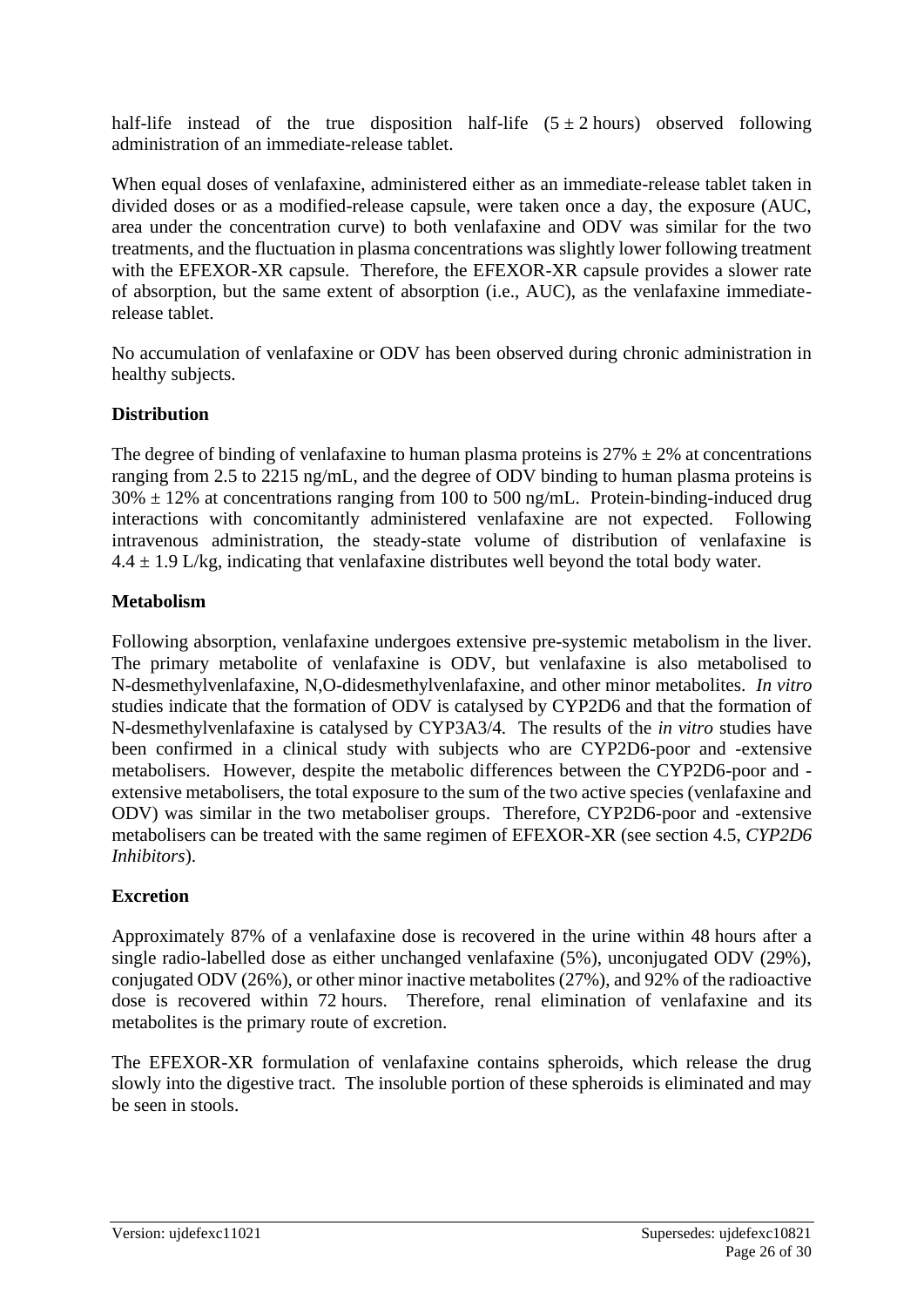### **Food-Drug Interactions**

Administration of EFEXOR-XR with food has no effect on the absorption of venlafaxine or on the subsequent formation of ODV.

### **Special Populations**

### *Age and Gender*

Subject age and sex do not significantly affect the pharmacokinetics of venlafaxine. A 20% reduction in clearance was noted for ODV in subjects over 60 years old; this was probably caused by the decrease in renal function that typically occurs with aging.

### *Renal Impairment*

In patients with moderate to severe impairment of renal function, the total clearance of both venlafaxine and ODV was reduced, and  $t_{1/2}$  was prolonged. The reduction in total clearance was most pronounced in subjects with creatinine clearance less than 30 mL/min.

### *Hepatic Impairment*

In some patients with compensated hepatic cirrhosis, the pharmacokinetic disposition of both venlafaxine and ODV was significantly altered. The reduction in both the metabolism of venlafaxine and elimination of ODV resulted in higher plasma concentrations of both venlafaxine and ODV.

# **5.3 Preclinical safety data**

### **Genotoxicity**

There was no evidence of gene mutation or chromosomal change in a series of genotoxicity assays using venlafaxine and the main human metabolite ODV.

### **Carcinogenicity**

Venlafaxine was given by oral gavage to mice and rats for 18 months and 24 months respectively, at dosages up to 120 mg/kg/day. There were no clear drug-related oncogenic effects in either species. In these studies, animal exposure to the main human metabolite ODV was less, and exposure to venlafaxine was more than would be expected in humans taking the recommended therapeutic and maximum doses.

### **Teratogenicity**

In a rat teratology study, venlafaxine was given orally at dosages up to 80 mg/kg/day (approximately 11 times the maximum recommended human dose). Fetotoxicity evidenced by growth retardation was slightly increased at 80 mg/kg/day, an effect which may be related to maternal toxicity at this dose level. Fetal survival and morphologic development were not affected. In another teratology study, rabbits were given venlafaxine dosages up to 90 mg/kg/day. Fetotoxicity evidenced by resorption and fetal loss was slightly increased at 90 mg/kg/day (approximately 12 times the maximum recommended human dose). These effects could be correlated with maternal toxicity. No venlafaxine-associated teratogenic effect was noted in either species at any dosage, though there was an increased incidence of 'W'-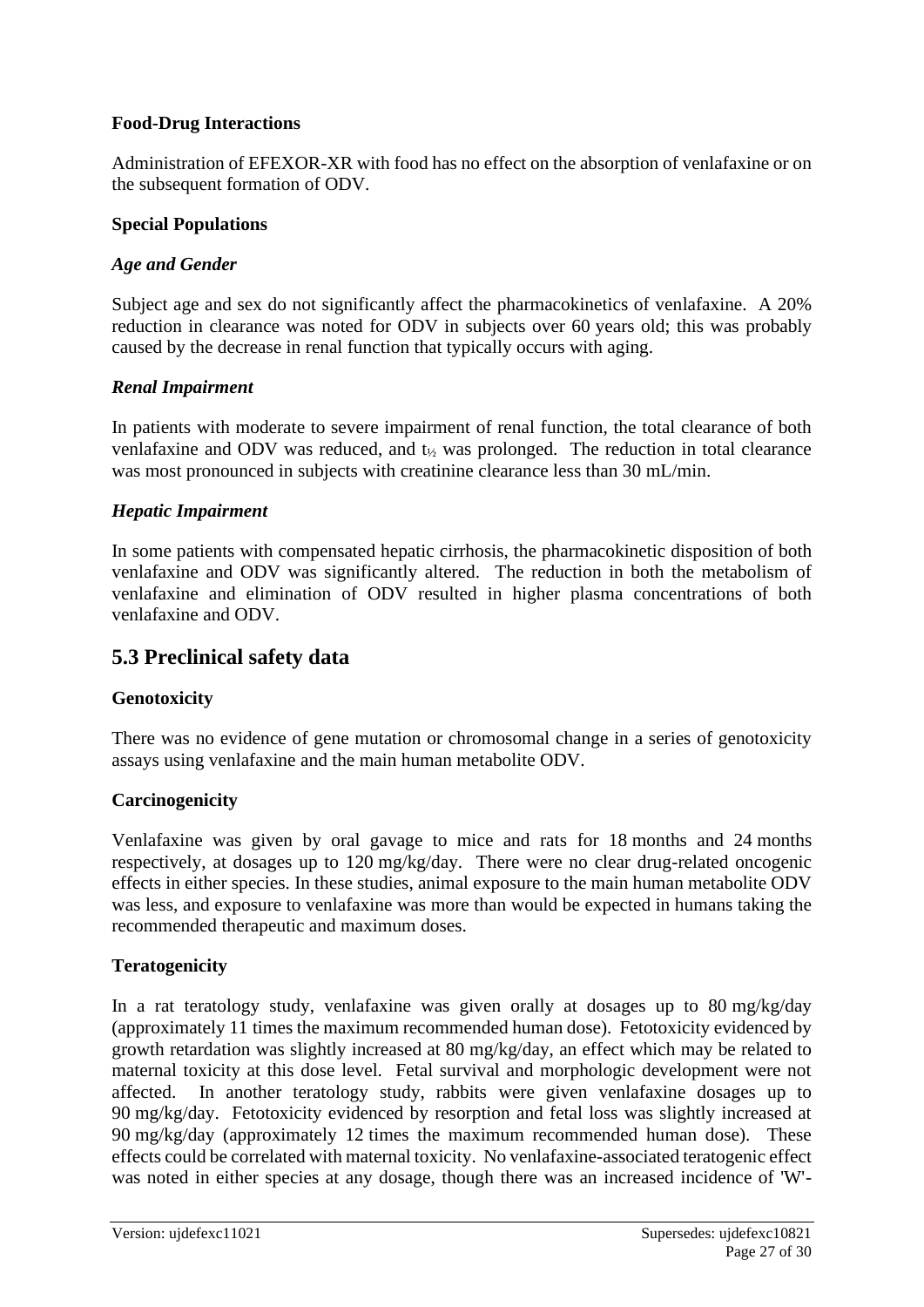shaped apex of the heart in the rabbit study. In these studies, animal exposure to the main human metabolite ODV was less, and estimated exposure to venlafaxine was approximately 6 fold more than would be expected in humans taking the recommended therapeutic and maximum doses. In rats, estimated exposure to venlafaxine was more than the expected human exposure. No teratogenic effect was seen.

In a perinatal toxicity study in rats after oral dosing of dams with 30 mg/kg or more, decreased pup survival following birth was observed. This effect is secondary to treatment-decreased maternal care, and is also seen with other antidepressants.

# **6. PHARMACEUTICAL PARTICULARS**

# **6.1 List of excipients**

*37.5 mg modified release capsules:* Ethylcellulose, Gelatin, Hypromellose, Iron oxide black, Iron oxide red CI 77491, Iron oxide yellow CI 77492, Microcrystalline cellulose, Opacode red S-1-15094, Opacode red S-1-15095, Purified talc, Titanium dioxide.

*75 mg modified release capsules:* Ethylcellulose, Gelatin, Hypromellose, Iron oxide red CI 77491, Iron oxide yellow CI 77492, Microcrystalline cellulose, Opacode red ink S-1-15094, Opacode red ink S-1-15095, Purified talc, Titanium dioxide.

*150 mg modified release capsules:* Ethylcellulose, Gelatin, Hypromellose, Iron oxide red CI 77491, Iron oxide yellow CI 77492, Microcrystalline cellulose, Purified talc, TekPrint white ink SB-0007P, Titanium dioxide.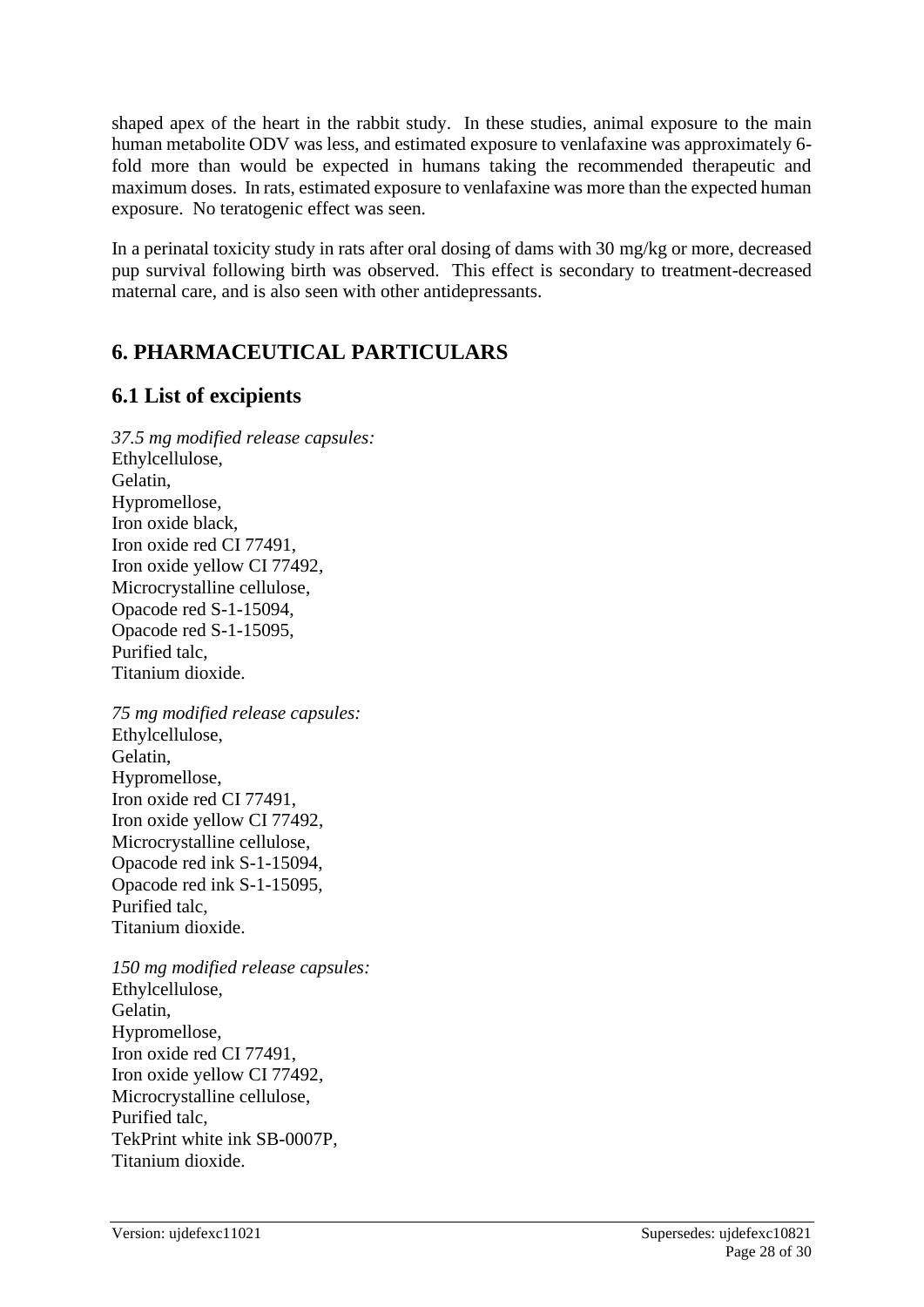# **6.2 Incompatibilities**

None stated.

# **6.3 Shelf life**

36 months

# **6.4 Special precautions for storage**

Store at or below 30°C.

# **6.5 Nature and contents of container**

EFEXOR-XR 37.5 mg, 75 mg and 150 mg are packed in blister packs in pack sizes of 7, 14 and 28.

Not all presentations are available.

# **6.6 Special precautions for disposal and other handling**

None stated.

# **7. MEDICINE SCHEDULE**

Prescription Medicine.

# **8. SPONSOR**

Viatris Ltd PO Box 11-183 Ellerslie AUCKLAND www.viatris.co.nz Telephone 0800 168 169

# **9. DATE OF FIRST APPROVAL**

*37.5 mg modified release capsules:* 1 st March 2007

*75 mg and 150 mg modified release capsules:*  $26<sup>th</sup>$  March 1998

# **10. DATE OF REVISION OF TEXT**

24 September 2021